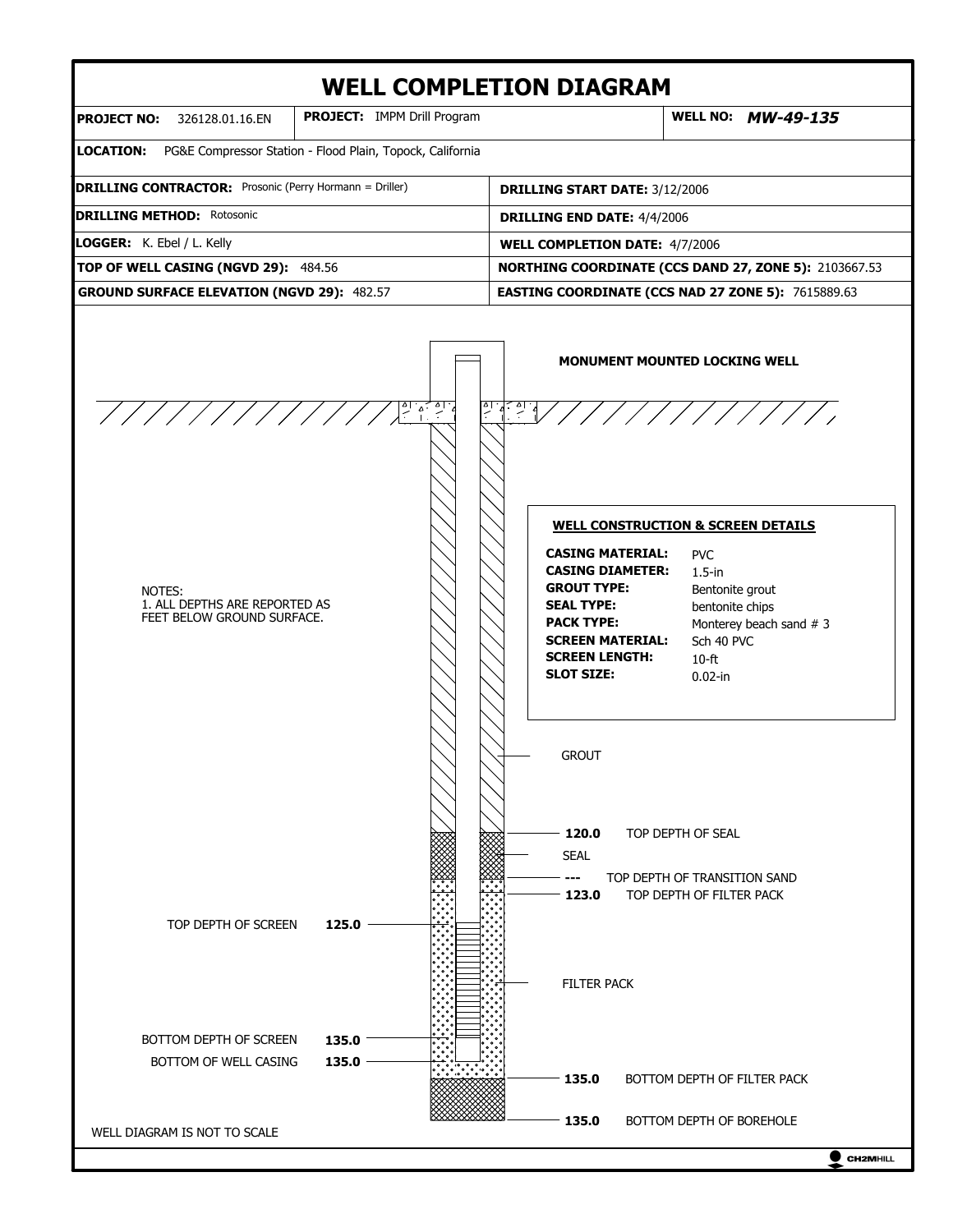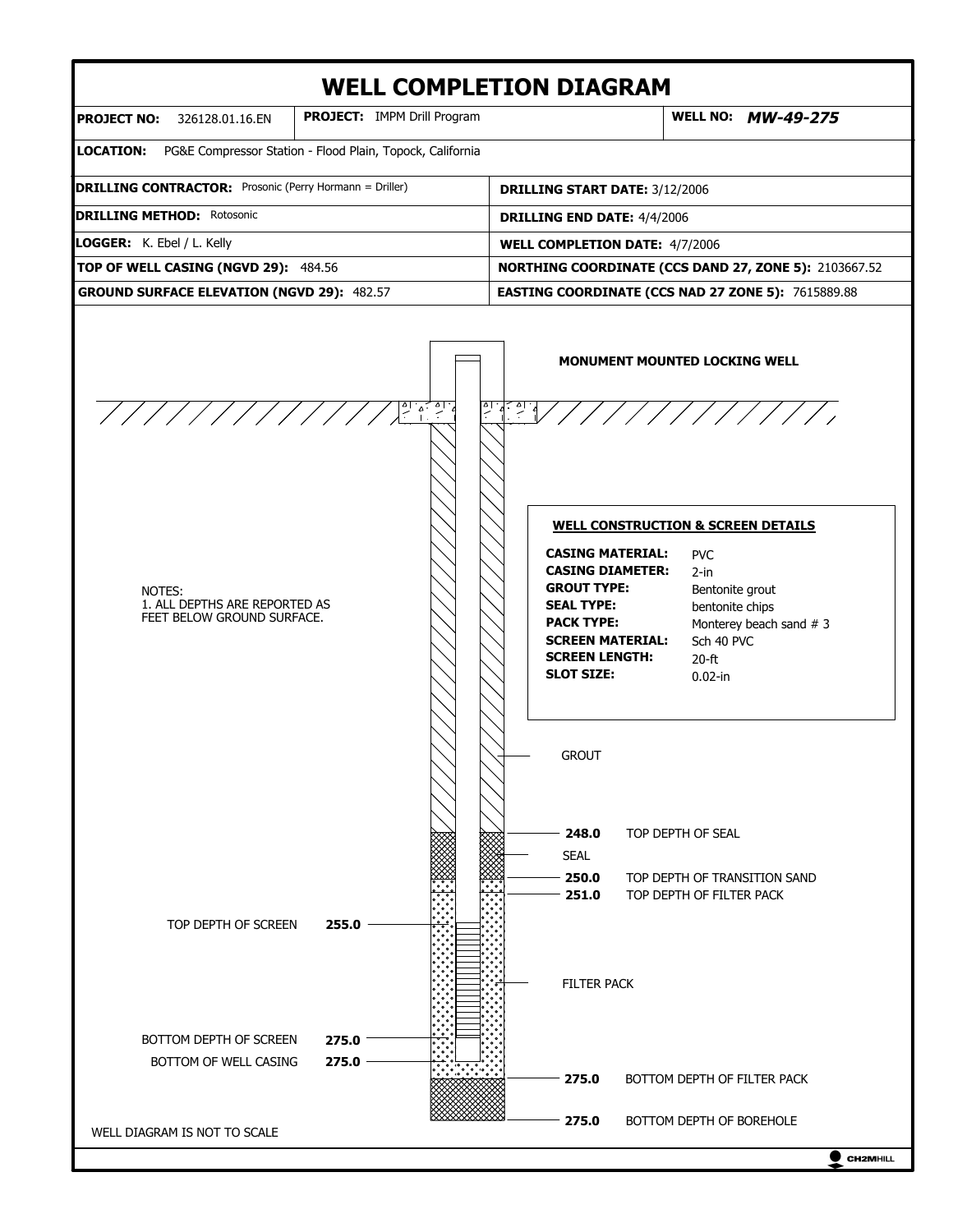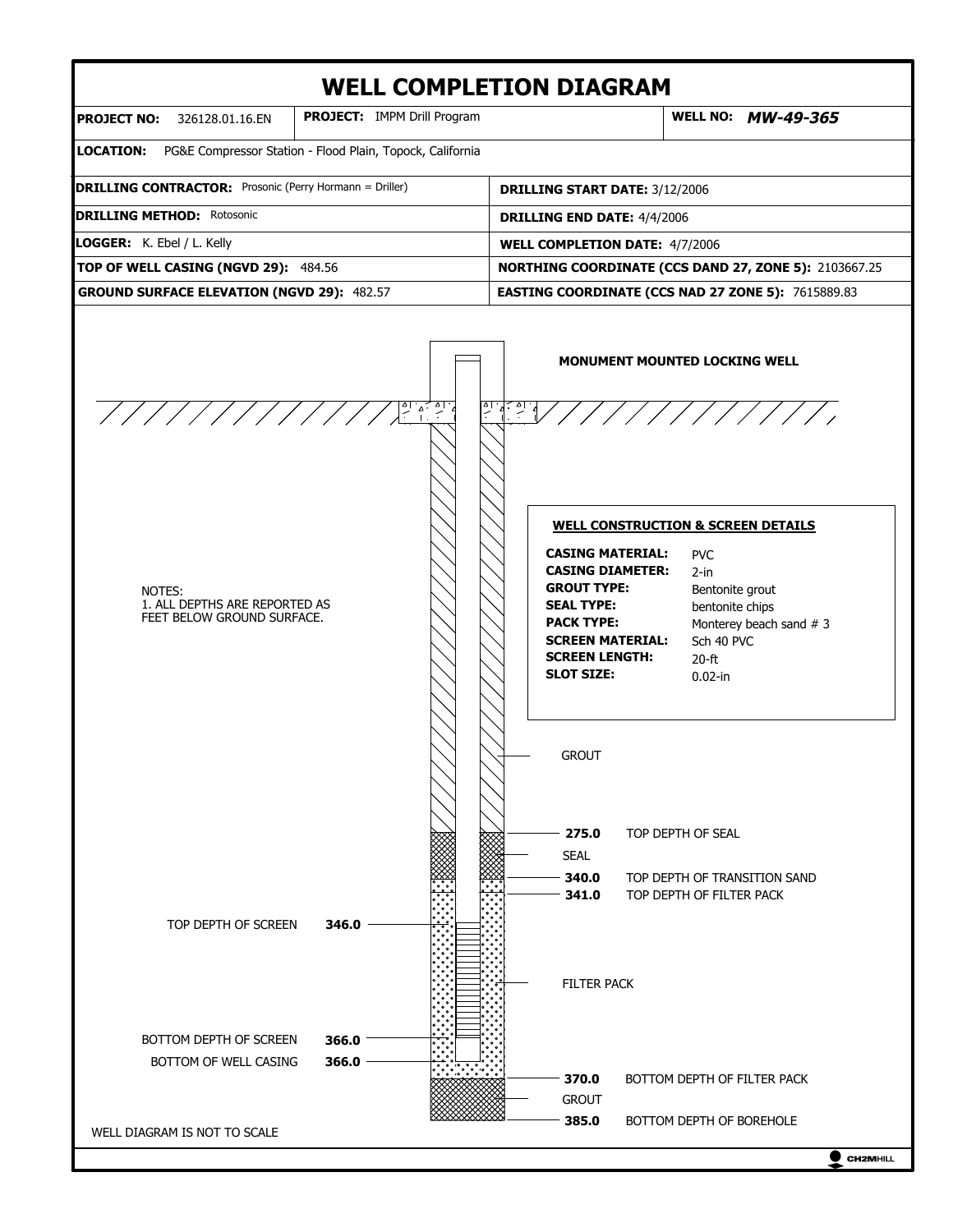| SHEET 1 of 12                                                       |          |                           |                  |                                |                                   |                                                                                                                                                                       | <b>PROJECT NUMBER:</b><br>326128.01.16.EN                                                                                                                                                              |                                   |                            | <b>BORING NUMBER:</b><br><b>MW-49</b>                                                                                     |  |  |
|---------------------------------------------------------------------|----------|---------------------------|------------------|--------------------------------|-----------------------------------|-----------------------------------------------------------------------------------------------------------------------------------------------------------------------|--------------------------------------------------------------------------------------------------------------------------------------------------------------------------------------------------------|-----------------------------------|----------------------------|---------------------------------------------------------------------------------------------------------------------------|--|--|
|                                                                     |          |                           |                  |                                |                                   | <b>SOIL BORING LOG</b>                                                                                                                                                |                                                                                                                                                                                                        |                                   |                            |                                                                                                                           |  |  |
| <b>PROJECT NAME:</b>                                                |          | <b>IMPM Drill Program</b> |                  |                                |                                   | HOLE DEPTH (ft):<br>385.0                                                                                                                                             |                                                                                                                                                                                                        | <b>DRILLING CONTRACTOR:</b>       | Prosonic Corp. Phoenix, AZ |                                                                                                                           |  |  |
| <b>SURFACE ELEVATION:</b><br>482.5 ft. MSL                          |          |                           |                  | 2,103,667.51                   | <b>NORTHING (CCS NAD 27 Z 5):</b> | <b>EASTING (CCS NAD 27 Z 5):</b><br>7,615,889.90                                                                                                                      |                                                                                                                                                                                                        | <b>DATE STARTED:</b><br>3/12/2006 |                            | <b>DATE COMPLETED:</b><br>3/22/2006                                                                                       |  |  |
| <b>DRILLING METHOD:</b><br>Rotosonic                                |          |                           |                  |                                |                                   |                                                                                                                                                                       |                                                                                                                                                                                                        | <b>DRILLING EQUIPMENT:</b>        |                            | <b>Track Mounted Rotosonic</b>                                                                                            |  |  |
| LOCATION: PG&E Compressor Station - Flood Plain, Topock, California |          |                           |                  |                                |                                   |                                                                                                                                                                       |                                                                                                                                                                                                        | <b>LOGGED BY:</b>                 | K. Ebel / L. Kelly         |                                                                                                                           |  |  |
|                                                                     |          | <b>SAMPLE</b>             |                  |                                |                                   | <b>SOIL DESCRIPTION</b>                                                                                                                                               |                                                                                                                                                                                                        |                                   |                            | <b>COMMENTS</b>                                                                                                           |  |  |
| <b>DEPTH BGS</b><br>(feet)                                          | INTERVAL | <b>TYPE/<br/>NUMBER</b>   | RECOVERY<br>(ft) | <b>USCS</b><br>$\mathsf{CODE}$ |                                   |                                                                                                                                                                       | SOIL NAME, USCS SYMBOL, COLOR,<br>PERCENT COMPOSITION, GRADING, GRAIN SHAPE, MINERALOGY,<br>DENSITY/CONSISTENCY, STRUCTURE, MOISTURE.<br>POORLY GRADED SAND (SP) - It reddish brn (5YR6/3), 0% gravel, |                                   |                            | DRILLING OBSERVATIONS AND OPERATIONS,<br>DAILY START AND END TIMES , DRILL RATE,<br>REFUSALS, SAMPLING AND TESTING NOTES. |  |  |
| 5                                                                   |          |                           |                  |                                | mm fraction, loose, moist         | 98% vf to f mostly quartz sand with some Fe staining, 2% fines, small<br>- grades finer, mostly vf sand, 0% gravel, 95% sand, 5% fines,<br>micareous minerals, dry    |                                                                                                                                                                                                        |                                   |                            |                                                                                                                           |  |  |
| 10                                                                  |          |                           |                  |                                |                                   |                                                                                                                                                                       |                                                                                                                                                                                                        |                                   |                            |                                                                                                                           |  |  |
| 15                                                                  |          |                           |                  | <b>SP</b>                      |                                   |                                                                                                                                                                       |                                                                                                                                                                                                        |                                   |                            |                                                                                                                           |  |  |
| 20                                                                  |          |                           |                  |                                |                                   | - some silt/clay nodules up to 3cm, 0% gravel, 90% sand, 10%                                                                                                          |                                                                                                                                                                                                        |                                   |                            | No core, only slough                                                                                                      |  |  |
| 25                                                                  |          |                           |                  |                                | fines                             |                                                                                                                                                                       |                                                                                                                                                                                                        |                                   |                            |                                                                                                                           |  |  |
| 30                                                                  |          |                           |                  |                                |                                   | SILTY SAND (SM) - yellowish brn (10YR4/4), 0% gravel, 80% f<br>subrnd sand with silt fraction, 20% fines, moist<br>- very clayey lens, 0% gravel, 55% sand, 45% fines |                                                                                                                                                                                                        |                                   |                            |                                                                                                                           |  |  |
|                                                                     |          |                           |                  | <b>SM</b>                      |                                   | - clay nodules are larger & harder, (0, 70, 30)                                                                                                                       |                                                                                                                                                                                                        |                                   |                            |                                                                                                                           |  |  |
| 35                                                                  |          |                           |                  |                                |                                   |                                                                                                                                                                       |                                                                                                                                                                                                        |                                   |                            | <b>CH2MHILL</b>                                                                                                           |  |  |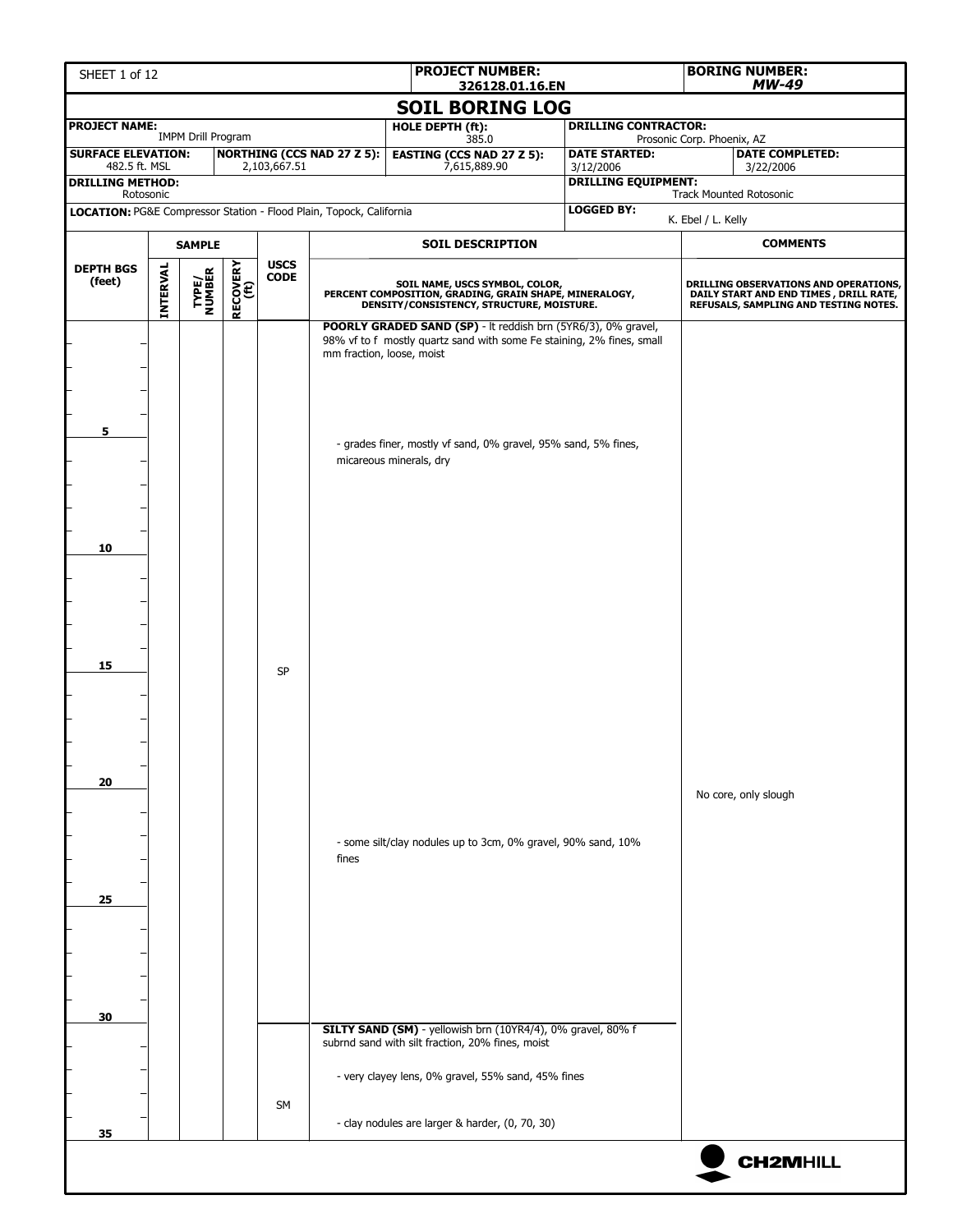| SHEET 2 of 12                                                                    |          |                           |                  |              |                                   | <b>PROJECT NUMBER:</b><br><b>BORING NUMBER:</b><br>MW-49<br>326128.01.16.EN                                                                               |  |                                                                         |                            |                                                                                                                          |
|----------------------------------------------------------------------------------|----------|---------------------------|------------------|--------------|-----------------------------------|-----------------------------------------------------------------------------------------------------------------------------------------------------------|--|-------------------------------------------------------------------------|----------------------------|--------------------------------------------------------------------------------------------------------------------------|
|                                                                                  |          |                           |                  |              |                                   | <b>SOIL BORING LOG</b>                                                                                                                                    |  |                                                                         |                            |                                                                                                                          |
| <b>PROJECT NAME:</b>                                                             |          | <b>IMPM Drill Program</b> |                  |              |                                   | HOLE DEPTH (ft):                                                                                                                                          |  | <b>DRILLING CONTRACTOR:</b>                                             |                            |                                                                                                                          |
| <b>SURFACE ELEVATION:</b>                                                        |          |                           |                  |              | <b>NORTHING (CCS NAD 27 Z 5):</b> | 385.0<br><b>EASTING (CCS NAD 27 Z 5):</b>                                                                                                                 |  | <b>DATE STARTED:</b>                                                    | Prosonic Corp. Phoenix, AZ | <b>DATE COMPLETED:</b>                                                                                                   |
| 482.5 ft. MSL<br><b>DRILLING METHOD:</b>                                         |          |                           |                  | 2,103,667.51 |                                   | 7,615,889.90                                                                                                                                              |  | 3/12/2006<br><b>DRILLING EQUIPMENT:</b>                                 |                            | 3/22/2006                                                                                                                |
| Rotosonic<br>LOCATION: PG&E Compressor Station - Flood Plain, Topock, California |          |                           |                  |              |                                   |                                                                                                                                                           |  | <b>LOGGED BY:</b>                                                       |                            | <b>Track Mounted Rotosonic</b>                                                                                           |
|                                                                                  |          |                           |                  |              |                                   |                                                                                                                                                           |  |                                                                         | K. Ebel / L. Kelly         |                                                                                                                          |
|                                                                                  |          | <b>SAMPLE</b>             |                  | <b>USCS</b>  |                                   | <b>SOIL DESCRIPTION</b>                                                                                                                                   |  |                                                                         |                            | <b>COMMENTS</b>                                                                                                          |
| <b>DEPTH BGS</b><br>(feet)                                                       | INTERVAL | <b>TYPE/<br/>NUMBER</b>   | RECOVERY<br>(ft) | <b>CODE</b>  |                                   | SOIL NAME, USCS SYMBOL, COLOR,<br>PERCENT COMPOSITION, GRADING, GRAIN SHAPE, MINERALOGY,<br>DENSITY/CONSISTENCY, STRUCTURE, MOISTURE.                     |  |                                                                         |                            | DRILLING OBSERVATIONS AND OPERATIONS,<br>DAILY START AND END TIMES, DRILL RATE,<br>REFUSALS, SAMPLING AND TESTING NOTES. |
|                                                                                  |          |                           |                  |              |                                   | SILTY SAND (SM) - yellowish brn (10YR4/4), 0% gravel, 80% f<br>subrnd sand with silt fraction, 20% fines, moist<br>- few silt nodules, dry, $(0, 85, 15)$ |  |                                                                         |                            |                                                                                                                          |
|                                                                                  |          |                           |                  | CL.          |                                   | <b>CLAY w/ SAND (CL)</b> - brn (10YR4/3), 0% gravel, 5% sand, 95%<br>fines, low hardness, m plasticity, mostly clay                                       |  |                                                                         |                            |                                                                                                                          |
| 40                                                                               |          |                           |                  | SM           |                                   | SILTY SAND (SM) - brn (10YR4/3) 0% gravel, 75% f subrnd to rnd<br>mostly quartz sand, 25% fines, m density, moist.                                        |  |                                                                         |                            |                                                                                                                          |
|                                                                                  |          |                           |                  |              |                                   | <b>SILT w/ SAND (SM)</b> - brn (10YR4/3), 0% gravel, 15% sand, 85%<br>silt, m density, low plasticity, moist to sat                                       |  |                                                                         |                            |                                                                                                                          |
|                                                                                  |          |                           |                  | ML           |                                   |                                                                                                                                                           |  |                                                                         |                            |                                                                                                                          |
| 45                                                                               |          |                           |                  |              |                                   | <b>SILTY SAND (SM)</b> - brn (10YR4/4), 0% gravel, 80% sand, 20% silt<br>w/subang - rnd 3 inches in density                                               |  |                                                                         |                            |                                                                                                                          |
|                                                                                  |          |                           |                  |              | $-3"$ silt                        | - 6cm v hard siltstone gravel, cemented                                                                                                                   |  |                                                                         |                            |                                                                                                                          |
|                                                                                  |          |                           |                  | <b>SM</b>    |                                   | - very high dilatency, saturated                                                                                                                          |  |                                                                         |                            |                                                                                                                          |
| 50                                                                               |          |                           |                  |              | $-$ f sand $(0.75, 15)$           | - 3" clay with silt, gravel up to 2cm                                                                                                                     |  |                                                                         |                            |                                                                                                                          |
|                                                                                  |          |                           |                  |              |                                   | - mottled brown/blk sand                                                                                                                                  |  |                                                                         |                            |                                                                                                                          |
|                                                                                  |          |                           |                  | ML           | m density, moist                  |                                                                                                                                                           |  | <b>SILT w/ SAND (ML)</b> - brn (10YR4/2), 0% gravel, 9% sand, 10% silt, |                            |                                                                                                                          |
|                                                                                  |          |                           |                  |              | sand, 70% silt, 0% gravel         | SAND w/ SILT (SM) - yellowish brn (10YR2/16), 30% mostly c to m                                                                                           |  |                                                                         |                            |                                                                                                                          |
| 55                                                                               |          |                           |                  |              | - clay lens 10,25,75              |                                                                                                                                                           |  |                                                                         |                            |                                                                                                                          |
|                                                                                  |          |                           |                  |              |                                   |                                                                                                                                                           |  |                                                                         |                            |                                                                                                                          |
|                                                                                  |          |                           |                  | <b>SM</b>    |                                   | - saturated v high dilatency w/sand                                                                                                                       |  |                                                                         |                            |                                                                                                                          |
|                                                                                  |          |                           |                  |              |                                   |                                                                                                                                                           |  |                                                                         |                            |                                                                                                                          |
| 60                                                                               |          |                           |                  |              |                                   |                                                                                                                                                           |  |                                                                         |                            |                                                                                                                          |
|                                                                                  |          |                           |                  |              | - sand                            |                                                                                                                                                           |  |                                                                         |                            |                                                                                                                          |
|                                                                                  |          |                           |                  |              |                                   |                                                                                                                                                           |  |                                                                         |                            |                                                                                                                          |
| 65                                                                               |          |                           |                  |              |                                   | 40% silt, 01% gravel, subrnd gravel up to 8 cm, mostly met or<br>limestone? subang orange m-c sand, met loose, wet                                        |  | SANDY GRAVEL W/SILT (SW/GW) - drk brn (10yr4/4), 50% m sand,            |                            |                                                                                                                          |
|                                                                                  |          |                           |                  | GW           |                                   |                                                                                                                                                           |  |                                                                         |                            |                                                                                                                          |
|                                                                                  |          |                           |                  | <b>ML</b>    | wet                               | SILTY GRAVELLY SILT (ML) - drk yellowish brn (10YR4/4), 15%<br>sand, 20% silt, 60% sand, well graded, subang up to 2cm, density,                          |  |                                                                         |                            |                                                                                                                          |
| 70                                                                               |          |                           |                  |              |                                   |                                                                                                                                                           |  |                                                                         |                            |                                                                                                                          |
|                                                                                  |          |                           |                  |              |                                   |                                                                                                                                                           |  |                                                                         |                            | <b>CH2MHILL</b>                                                                                                          |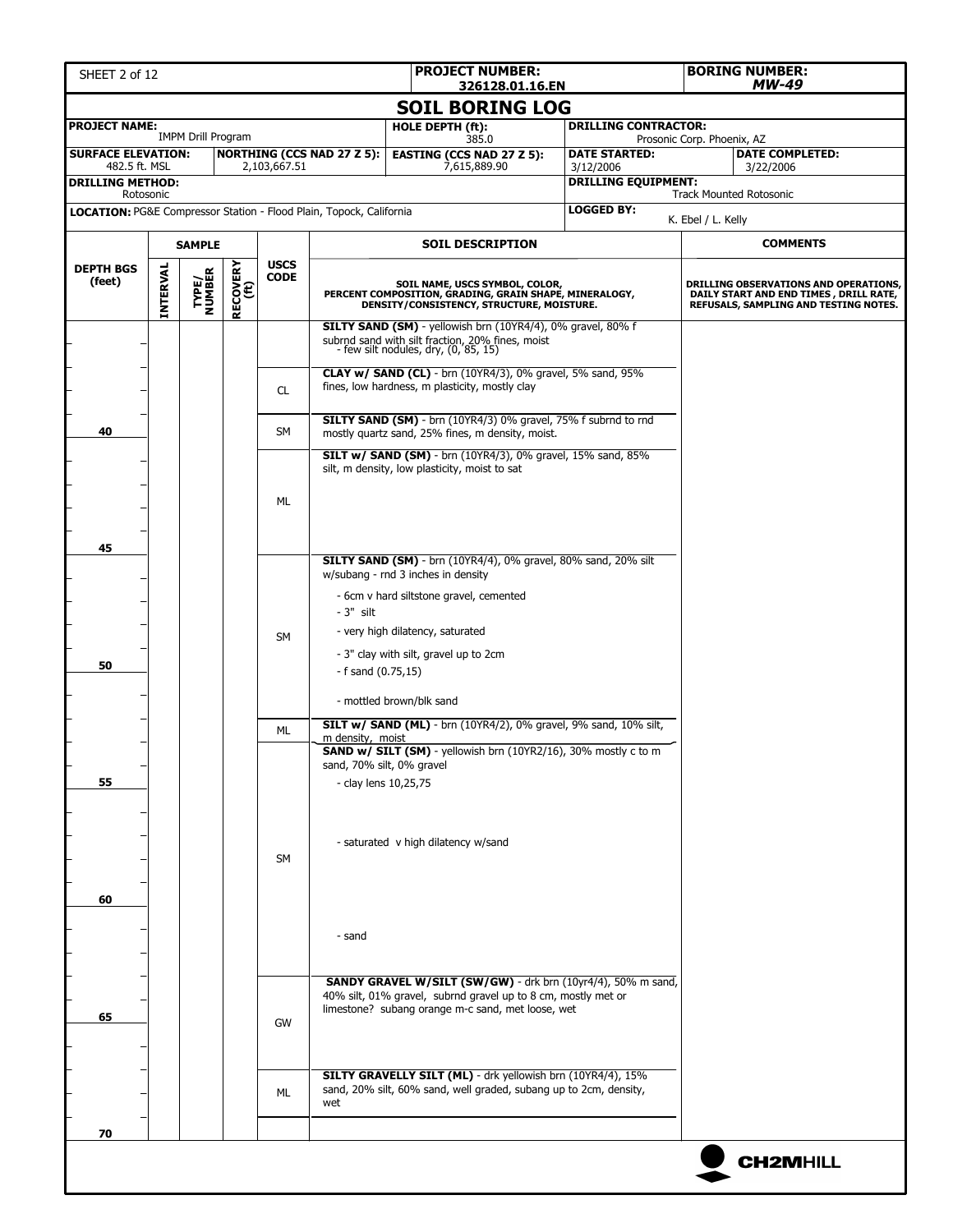| SHEET 3 of 12                                                       |                 |                           |                  |                            |                                   | <b>PROJECT NUMBER:</b><br><b>BORING NUMBER:</b><br>326128.01.16.EN                                                                                                                                               |                                         |                            | MW-49                                                                                                                     |
|---------------------------------------------------------------------|-----------------|---------------------------|------------------|----------------------------|-----------------------------------|------------------------------------------------------------------------------------------------------------------------------------------------------------------------------------------------------------------|-----------------------------------------|----------------------------|---------------------------------------------------------------------------------------------------------------------------|
|                                                                     |                 |                           |                  |                            |                                   | <b>SOIL BORING LOG</b>                                                                                                                                                                                           |                                         |                            |                                                                                                                           |
| <b>PROJECT NAME:</b>                                                |                 |                           |                  |                            |                                   | HOLE DEPTH (ft):                                                                                                                                                                                                 | <b>DRILLING CONTRACTOR:</b>             |                            |                                                                                                                           |
| <b>SURFACE ELEVATION:</b>                                           |                 | <b>IMPM Drill Program</b> |                  |                            | <b>NORTHING (CCS NAD 27 Z 5):</b> | 385.0<br><b>EASTING (CCS NAD 27 Z 5):</b>                                                                                                                                                                        | <b>DATE STARTED:</b>                    | Prosonic Corp. Phoenix, AZ | <b>DATE COMPLETED:</b>                                                                                                    |
| 482.5 ft. MSL<br><b>DRILLING METHOD:</b>                            |                 |                           |                  | 2,103,667.51               |                                   | 7,615,889.90                                                                                                                                                                                                     | 3/12/2006<br><b>DRILLING EQUIPMENT:</b> |                            | 3/22/2006                                                                                                                 |
| Rotosonic                                                           |                 |                           |                  |                            |                                   |                                                                                                                                                                                                                  |                                         |                            | <b>Track Mounted Rotosonic</b>                                                                                            |
| LOCATION: PG&E Compressor Station - Flood Plain, Topock, California |                 |                           |                  |                            |                                   |                                                                                                                                                                                                                  | <b>LOGGED BY:</b>                       | K. Ebel / L. Kelly         |                                                                                                                           |
|                                                                     |                 | <b>SAMPLE</b>             |                  |                            |                                   | <b>SOIL DESCRIPTION</b>                                                                                                                                                                                          |                                         |                            | <b>COMMENTS</b>                                                                                                           |
| <b>DEPTH BGS</b><br>(feet)                                          | <b>INTERVAL</b> | <b>TYPE/<br/>NUMBER</b>   | RECOVERY<br>(ft) | <b>USCS</b><br><b>CODE</b> |                                   | SOIL NAME, USCS SYMBOL, COLOR,<br>PERCENT COMPOSITION, GRADING, GRAIN SHAPE, MINERALOGY, DENSITY/CONSISTENCY, STRUCTURE, MOISTURE.                                                                               |                                         |                            | DRILLING OBSERVATIONS AND OPERATIONS,<br>DAILY START AND END TIMES , DRILL RATE,<br>REFUSALS, SAMPLING AND TESTING NOTES. |
| 75                                                                  |                 |                           |                  | <b>GM</b>                  |                                   | SILT SANDY GRAVEL (GM) -drk yellowish brn (10YR4/3, 50% gravel,<br>35% sand, 15%, sand, subrd-subang, mostly m-c gravel<br>subrnd-subang met, up to 7cm, loose wet<br>- gravel mostly subrnd                     |                                         |                            | <b>Drilling Rate Slows</b>                                                                                                |
|                                                                     |                 |                           |                  |                            |                                   | <b>SANDY GRAVEL (GW)</b> - yellowish brn (10yr5/4), 65% m sand, 30%<br>silt, 5% gravel subnrg, sand mostly c, subrnd-subang only silt                                                                            |                                         |                            |                                                                                                                           |
| 80                                                                  |                 |                           |                  | GW                         | - gravel up to 8 cm               | - gravel (c sandstone) It cm                                                                                                                                                                                     |                                         |                            |                                                                                                                           |
| 85                                                                  |                 |                           |                  | ML                         | v. soft, saturated                | <b>SANDY GRAVELLY SILT (ML)</b> - yellowish brn (10YR5/4), 35% sand,<br>30% silt, 45% subng met gravel up to 4 cm, subrnd-subang m-c sand,                                                                       |                                         |                            |                                                                                                                           |
| 90                                                                  |                 |                           |                  | GW                         | most n, 5 cm 100% wet<br>nodules  | <b>SANDY GRAVEL (GW)</b> - greyish brn (10YR4/2), 30% sand, 68% silt,<br>2% gravel, subng met, f gravel up to 2 cm and vc sand, well graded,<br>- minor clay (85,10,5) gravel, coarsens up to to 9 cm, some silt |                                         |                            |                                                                                                                           |
| 95                                                                  |                 |                           |                  | SW                         |                                   | GRAVELLY SAND (SM) - greyish brn (10R4/2) 30% sand, 68% silt<br>2% gravel silt subrnd-subang gravel up to 3 cm, sand m-c, met<br>- almost no gravel, (5,85,10) sand f-c                                          |                                         |                            |                                                                                                                           |
| 100                                                                 |                 |                           |                  |                            | alteration, loose, wet            | <b>SANDY SILTY GRAVEL (GM)</b> - brn (10YR4/3), 55% subang gravel up<br>to 6cm, 25% subang to subrnd f to c sand, 20% fines, met and some<br>- 3 core barrel (8") 55 clasts                                      |                                         |                            |                                                                                                                           |
| 105                                                                 |                 |                           |                  | GM                         |                                   |                                                                                                                                                                                                                  |                                         |                            |                                                                                                                           |
|                                                                     |                 |                           |                  |                            |                                   |                                                                                                                                                                                                                  |                                         |                            | <b>CH2MHILL</b>                                                                                                           |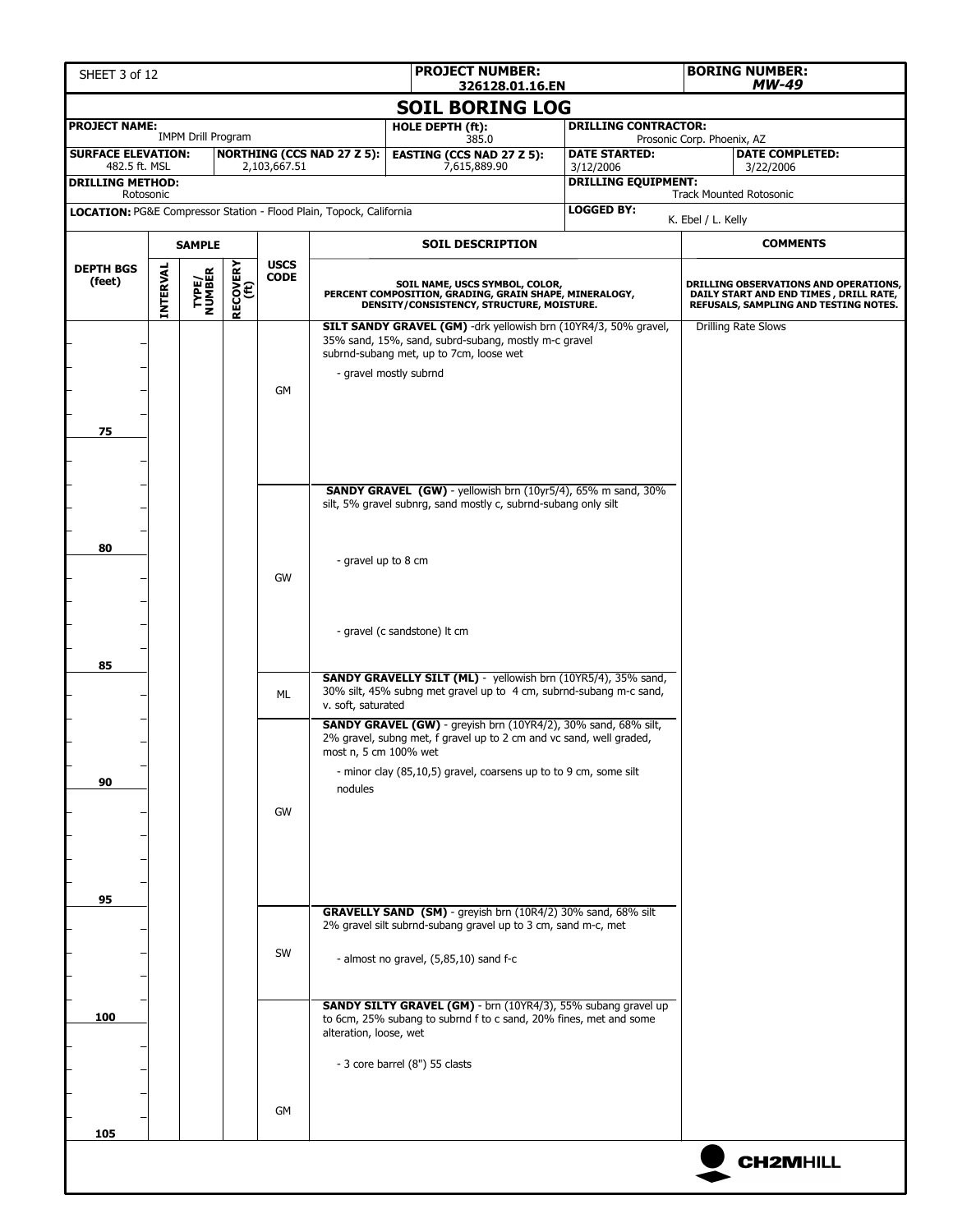| SHEET 4 of 12                        |          |                           |                         |              |                                                                     | <b>PROJECT NUMBER:</b><br>326128.01.16.EN                                                                                                                                                                                                                |                             | <b>BORING NUMBER:</b><br>MW-49                                                                                                  |
|--------------------------------------|----------|---------------------------|-------------------------|--------------|---------------------------------------------------------------------|----------------------------------------------------------------------------------------------------------------------------------------------------------------------------------------------------------------------------------------------------------|-----------------------------|---------------------------------------------------------------------------------------------------------------------------------|
|                                      |          |                           |                         |              |                                                                     | <b>SOIL BORING LOG</b>                                                                                                                                                                                                                                   |                             |                                                                                                                                 |
| <b>PROJECT NAME:</b>                 |          |                           |                         |              |                                                                     | HOLE DEPTH (ft):                                                                                                                                                                                                                                         | <b>DRILLING CONTRACTOR:</b> |                                                                                                                                 |
| <b>SURFACE ELEVATION:</b>            |          | <b>IMPM Drill Program</b> |                         |              | <b>NORTHING (CCS NAD 27 Z 5):</b>                                   | 385.0<br><b>EASTING (CCS NAD 27 Z 5):</b>                                                                                                                                                                                                                | <b>DATE STARTED:</b>        | Prosonic Corp. Phoenix, AZ<br><b>DATE COMPLETED:</b>                                                                            |
| 482.5 ft. MSL                        |          |                           |                         | 2,103,667.51 |                                                                     | 7,615,889.90                                                                                                                                                                                                                                             | 3/12/2006                   | 3/22/2006                                                                                                                       |
| <b>DRILLING METHOD:</b><br>Rotosonic |          |                           |                         |              |                                                                     |                                                                                                                                                                                                                                                          | <b>DRILLING EQUIPMENT:</b>  | <b>Track Mounted Rotosonic</b>                                                                                                  |
|                                      |          |                           |                         |              | LOCATION: PG&E Compressor Station - Flood Plain, Topock, California |                                                                                                                                                                                                                                                          | <b>LOGGED BY:</b>           | K. Ebel / L. Kelly                                                                                                              |
|                                      |          | <b>SAMPLE</b>             |                         |              |                                                                     | <b>SOIL DESCRIPTION</b>                                                                                                                                                                                                                                  |                             | <b>COMMENTS</b>                                                                                                                 |
| <b>DEPTH BGS</b>                     |          |                           |                         | <b>USCS</b>  |                                                                     |                                                                                                                                                                                                                                                          |                             |                                                                                                                                 |
| (feet)                               | INTERVAL | <b>TYPE/<br/>NUMBER</b>   | <b>RECOVERY</b><br>(ft) | <b>CODE</b>  |                                                                     | SOIL NAME, USCS SYMBOL, COLOR,<br>PERCENT COMPOSITION, GRADING, GRAIN SHAPE, MINERALOGY,<br>DENSITY/CONSISTENCY, STRUCTURE, MOISTURE.                                                                                                                    |                             | <b>DRILLING OBSERVATIONS AND OPERATIONS,</b><br>DAILY START AND END TIMES, DRILL RATE,<br>REFUSALS, SAMPLING AND TESTING NOTES. |
|                                      |          |                           |                         |              | alteration, loose, wet                                              | SANDY SILTY GRAVEL (GM) - brn (10YR4/3), 55% subang gravel up<br>to 6cm, 25% subang to subrnd f to c sand, 20% fines, met and some<br>- poor sample quality due to several attemps to recover core                                                       |                             | Poor core recovery due to several                                                                                               |
| 110                                  |          |                           |                         | SW           |                                                                     | WELL GRADED SAND (SW) - yellowish brn (10YR5/4), 5% rnd to<br>subrnd gravel up to 1.5cm, 95% f to c sand, 0% fines, ig/met/sed mix,<br>locally more gravel, % gravel increases w/depth, loose, wet                                                       | attemps to recover core     |                                                                                                                                 |
| 115                                  |          |                           |                         | <b>SP</b>    |                                                                     | <b>POORLY GRADED SAND w/ GRAVEL (SP)</b> - yellowish brn (10YR5/4),<br>40% rnd to subrnd f to c gravel up to 4.5cm, 60% m to c sand, 0%<br>fines, ig/met mix, minor alteration, loose, wet<br>WELL GRADED GRAVEL w/ SAND (GW) - yellowish brn (10YR5/4), |                             |                                                                                                                                 |
| 120                                  |          |                           |                         | GW           | wet                                                                 | 85% subang to subrnd f to c gravel up to 7.5cm, 15% f to c sand, 0%<br>fines, coarse gravel w/depth, ig/met/sed mix, minor alteration, loose,                                                                                                            |                             |                                                                                                                                 |
|                                      |          |                           |                         | GW           | mix, loose, wet                                                     | <b>GRAVEL w/ SAND (GW)</b> - dr yellowish brn (10YR4/4), 75% subrnd to<br>subang gravel, 20% sand, 5% fines, cobbles up to 12 cm, met/sed/ig                                                                                                             |                             |                                                                                                                                 |
| 125                                  |          |                           |                         | GW           |                                                                     | GRAVEL w/ SAND (GW) - yellowish brn (10YR5/4), 60% f to c gravel<br>up to 6cm, 40% f to c sand, 0% fines, mostly ig/met, loose, wet                                                                                                                      |                             |                                                                                                                                 |
|                                      |          |                           |                         |              |                                                                     | - poor sample quality due to attemps to recover core                                                                                                                                                                                                     |                             | Poor core recovery due to several<br>attemps to recover core                                                                    |
| 130                                  |          |                           |                         | GM           | consolidated, wet                                                   | <b>SILTY SAND w/ GRAVEL</b> - brn (10YR4/3), 45% subang to subrnd f to<br>c gravel up to 4cm, 35% f to c sand, 20% fines, ig to mostly met<br>gravel, some chloritic alteration, fines clay in part, loose to poorly                                     |                             |                                                                                                                                 |
| 135                                  |          |                           |                         | SW           |                                                                     | WELL GRADED SAND (SW) - dk yellowish brn (10YR4/4), 5% subang<br>to subrnd gravel up to 2cm, 95% f to c sand, 0% fines, met/sed mix,<br>locally more gravel, % gravel increases w/depth, loose, wet                                                      |                             |                                                                                                                                 |
|                                      |          |                           |                         | GW           | fines, loose, wet                                                   | WELL GRADED GRAVEL w/ SAND (GW) - yellowish brn (10YR5/4),<br>85% subrnd to subang f to c gravel up to 3cm, 15% f to c sand, 0%                                                                                                                          |                             |                                                                                                                                 |
|                                      |          |                           |                         | <b>SM</b>    |                                                                     | SILTY SAND w/ GRAVEL (SM) - brn (7.5YR4/4), 25% subang to<br>subrnd gravel up to 3cm, 45% f to c sand, 30% fines, mostly met, low<br>plasticity, poor to mod consolidated                                                                                |                             |                                                                                                                                 |
| 140                                  |          |                           |                         |              |                                                                     |                                                                                                                                                                                                                                                          |                             |                                                                                                                                 |
|                                      |          |                           |                         |              |                                                                     |                                                                                                                                                                                                                                                          |                             | <b>CH2MHILL</b>                                                                                                                 |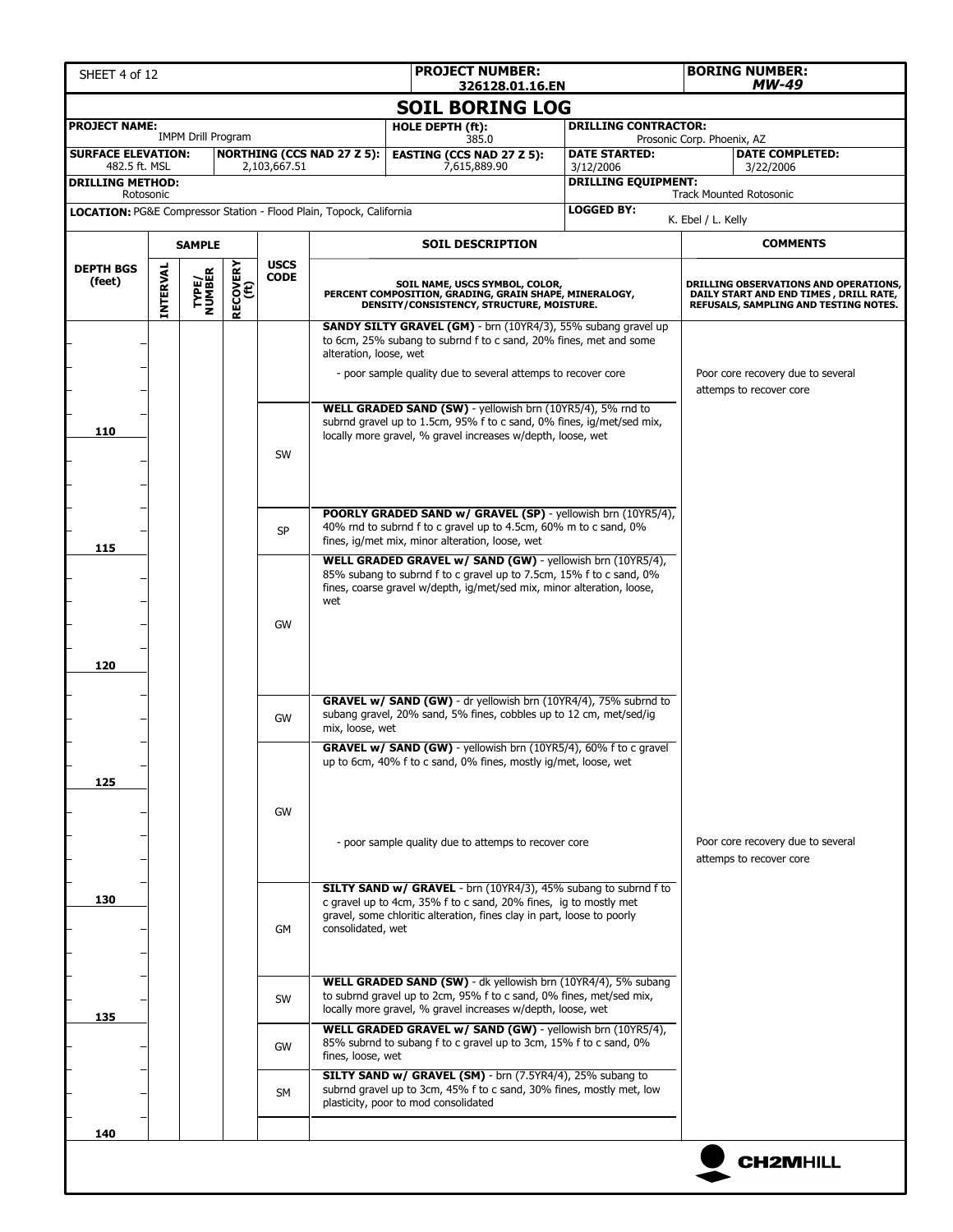| <b>PROJECT NUMBER:</b><br>SHEET 5 of 12<br>326128.01.16.EN          |                 |                           |                         |                            |                                   |                                                                                                                                                                                                                                                                   |                                         | <b>BORING NUMBER:</b><br><b>MW-49</b> |                                                                                                                          |
|---------------------------------------------------------------------|-----------------|---------------------------|-------------------------|----------------------------|-----------------------------------|-------------------------------------------------------------------------------------------------------------------------------------------------------------------------------------------------------------------------------------------------------------------|-----------------------------------------|---------------------------------------|--------------------------------------------------------------------------------------------------------------------------|
|                                                                     |                 |                           |                         |                            |                                   | <b>SOIL BORING LOG</b>                                                                                                                                                                                                                                            |                                         |                                       |                                                                                                                          |
| <b>PROJECT NAME:</b>                                                |                 |                           |                         |                            |                                   | HOLE DEPTH (ft):                                                                                                                                                                                                                                                  | <b>DRILLING CONTRACTOR:</b>             |                                       |                                                                                                                          |
| <b>SURFACE ELEVATION:</b>                                           |                 | <b>IMPM Drill Program</b> |                         |                            | <b>NORTHING (CCS NAD 27 Z 5):</b> | 385.0<br><b>EASTING (CCS NAD 27 Z 5):</b>                                                                                                                                                                                                                         | <b>DATE STARTED:</b>                    | Prosonic Corp. Phoenix, AZ            | <b>DATE COMPLETED:</b>                                                                                                   |
| 482.5 ft. MSL<br><b>DRILLING METHOD:</b>                            |                 |                           |                         | 2,103,667.51               |                                   | 7,615,889.90                                                                                                                                                                                                                                                      | 3/12/2006<br><b>DRILLING EQUIPMENT:</b> |                                       | 3/22/2006                                                                                                                |
| Rotosonic                                                           |                 |                           |                         |                            |                                   |                                                                                                                                                                                                                                                                   |                                         |                                       | <b>Track Mounted Rotosonic</b>                                                                                           |
| LOCATION: PG&E Compressor Station - Flood Plain, Topock, California |                 |                           |                         |                            |                                   |                                                                                                                                                                                                                                                                   | <b>LOGGED BY:</b>                       | K. Ebel / L. Kelly                    |                                                                                                                          |
|                                                                     |                 | <b>SAMPLE</b>             |                         |                            |                                   | <b>SOIL DESCRIPTION</b>                                                                                                                                                                                                                                           |                                         |                                       | <b>COMMENTS</b>                                                                                                          |
| <b>DEPTH BGS</b><br>(feet)                                          | <b>INTERVAL</b> | TYPE/<br>NUMBER           | <b>RECOVERY</b><br>(ft) | <b>USCS</b><br><b>CODE</b> |                                   | SOIL NAME, USCS SYMBOL, COLOR,<br>PERCENT COMPOSITION, GRADING, GRAIN SHAPE, MINERALOGY,<br>DENSITY/CONSISTENCY, STRUCTURE, MOISTURE.                                                                                                                             |                                         |                                       | DRILLING OBSERVATIONS AND OPERATIONS,<br>DAILY START AND END TIMES, DRILL RATE,<br>REFUSALS, SAMPLING AND TESTING NOTES. |
|                                                                     |                 |                           |                         | GM                         |                                   | SILTY GRAVEL w/ SAND (GM) - reddish brn (5YR4/4), 55% f to c<br>subang to subrnd gravel up to 7.5cm, 20% sand, 25% fines, mostly<br>met, some chloritic alteration, low plasticity, poorly consolidated, wet                                                      |                                         |                                       |                                                                                                                          |
|                                                                     |                 |                           |                         | <b>SM</b>                  | to wet                            | SILTY SAND (SM) - brn (7.5YR4/4), 10% f gravel, 50% f to c sand,<br>40% fines, mostly met, low plasticity, poor to mod consolidated, moist                                                                                                                        |                                         |                                       | Good sample quality                                                                                                      |
| 145                                                                 |                 |                           |                         |                            |                                   |                                                                                                                                                                                                                                                                   |                                         |                                       |                                                                                                                          |
|                                                                     |                 |                           |                         | <b>SM</b>                  | met subang wet                    | GRAVELLY SAND (SM) - drk yellowish brn (10R4/4) 40% sand,<br>50% silt 10% gravel silt mc sand, gravel up to 3 cm, modtly ig. some                                                                                                                                 |                                         |                                       | Drilling Rate Slow = $0.5'$ /min                                                                                         |
| 150                                                                 |                 |                           |                         | GM                         |                                   | SANDY GRAVEL (GM) - drk yellowish brn (10YR4/4), 45% sand,<br>40% silt, 15% sand, subang subrnd gravel up to 5 cm, subrnd-subang<br>m-c sand, ig. and met, loose, wet                                                                                             |                                         |                                       |                                                                                                                          |
| 155                                                                 |                 |                           |                         | <b>SM</b>                  | loose, wet                        | GRAVELLY SAND (SM) - drk yellowish brn (10R4/4) 20% sand, 65%,<br>15% silt subang f gravel up to 2 cm, subrnd-subang mc sand, ig & met                                                                                                                            |                                         |                                       | Drilling Rate = $2'$ /min                                                                                                |
| 160                                                                 |                 |                           |                         | <b>SM</b>                  |                                   | GRAVELLY SILTY SAND (SM) - reddish brn (5YR4/3), 35% sand,<br>45% silt, 20% gravel, subang gravel up to 4 cm, well graded for<br>subrnd-subang sand, mostly met, some ig & sed, dark in parts, moist<br>- dr greyish brn (10YR4/2), (25,70,15), more sed. gravels |                                         |                                       |                                                                                                                          |
| 165                                                                 |                 |                           |                         | GM                         | ig & sed, loose, wet              | SANDY GRAVEL w/ SILT (GM) - brn (7.5yr5/4), 60% sand, 20% silt,<br>20% subang f gravel up tp 3 cm, m-c subang sand, mostly met, some                                                                                                                              |                                         |                                       |                                                                                                                          |
|                                                                     |                 |                           |                         | SM                         | sand, density moist               | SILTY SAND w/ GRAVEL (SM) brn (7.5/yr4/4 - 10% sand, 70%<br>gravel, 20% sand subrnd-subang met gravel, up t 2 cm - well graded f                                                                                                                                  |                                         |                                       |                                                                                                                          |
| 170                                                                 |                 |                           |                         |                            | loose, wet                        | GRAVELLY SAND (SM) - brn (7.5YR4/3) 20% sand, 60% 15%<br>subrnd subang met & ig f grave up to 5 cm. subrnd-subang m-c sand,                                                                                                                                       |                                         |                                       |                                                                                                                          |
|                                                                     |                 |                           |                         |                            |                                   | - brn 7.5yr4/2 (15,80,5), sand mostly poorly graded m. sand                                                                                                                                                                                                       |                                         |                                       |                                                                                                                          |
| 175                                                                 |                 |                           |                         |                            |                                   | - brn (7.5yr4/4), (25,60,15), siltier gravel up to 7 cm, ig & met                                                                                                                                                                                                 |                                         |                                       |                                                                                                                          |
|                                                                     |                 |                           |                         |                            |                                   |                                                                                                                                                                                                                                                                   |                                         |                                       | <b>CH2MHILL</b>                                                                                                          |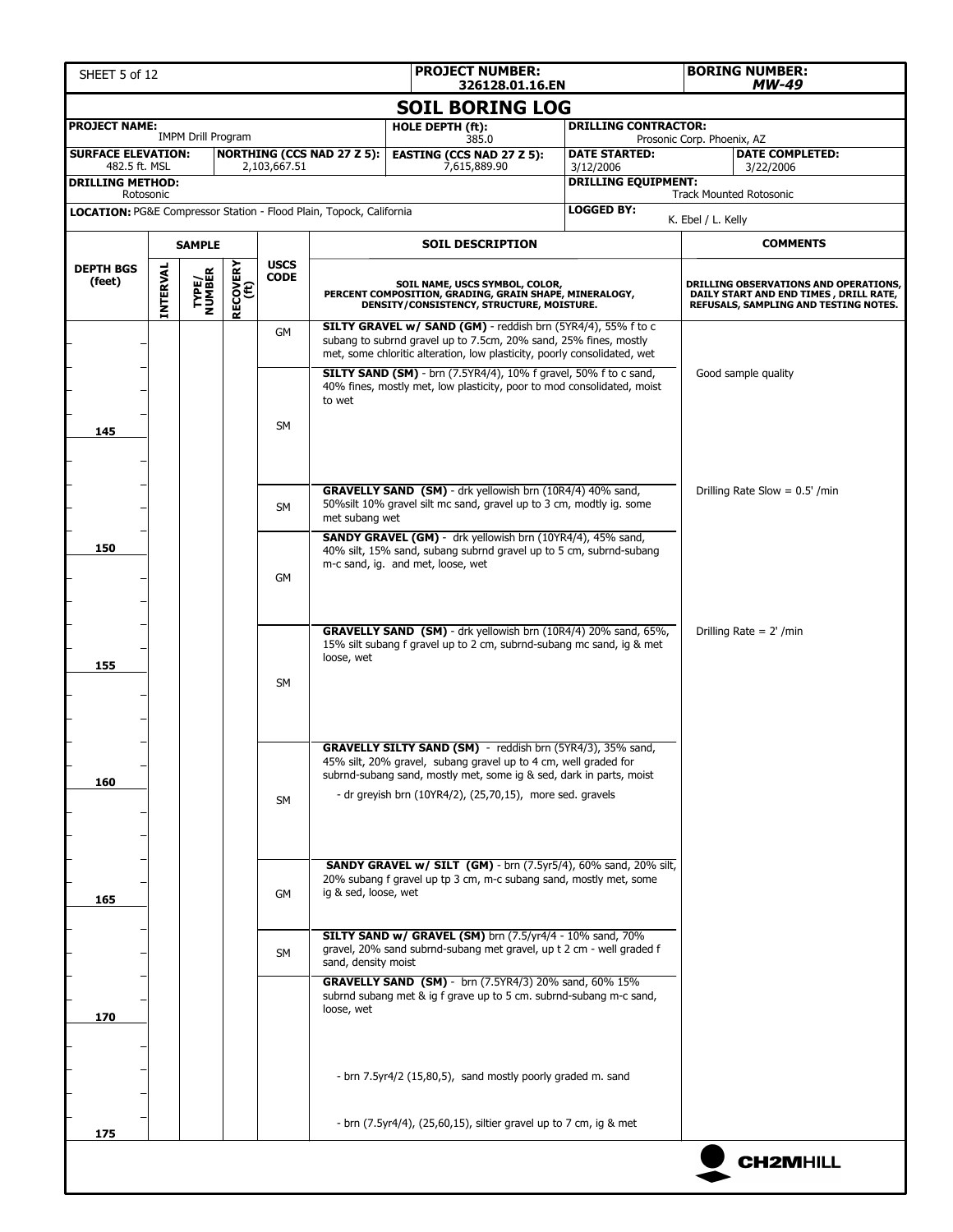| <b>PROJECT NUMBER:</b><br>SHEET 6 of 12<br>326128.01.16.EN                       |                 |                           |                  |              |                                   |                                                                                                                                                                                                        |  |                                         | <b>BORING NUMBER:</b><br><b>MW-49</b> |                                                                                                                                  |
|----------------------------------------------------------------------------------|-----------------|---------------------------|------------------|--------------|-----------------------------------|--------------------------------------------------------------------------------------------------------------------------------------------------------------------------------------------------------|--|-----------------------------------------|---------------------------------------|----------------------------------------------------------------------------------------------------------------------------------|
|                                                                                  |                 |                           |                  |              |                                   | <b>SOIL BORING LOG</b>                                                                                                                                                                                 |  |                                         |                                       |                                                                                                                                  |
| <b>PROJECT NAME:</b>                                                             |                 | <b>IMPM Drill Program</b> |                  |              |                                   | HOLE DEPTH (ft):                                                                                                                                                                                       |  | <b>DRILLING CONTRACTOR:</b>             |                                       |                                                                                                                                  |
| <b>SURFACE ELEVATION:</b>                                                        |                 |                           |                  |              | <b>NORTHING (CCS NAD 27 Z 5):</b> | 385.0<br><b>EASTING (CCS NAD 27 Z 5):</b>                                                                                                                                                              |  | <b>DATE STARTED:</b>                    | Prosonic Corp. Phoenix, AZ            | <b>DATE COMPLETED:</b>                                                                                                           |
| 482.5 ft. MSL<br><b>DRILLING METHOD:</b>                                         |                 |                           |                  | 2,103,667.51 |                                   | 7,615,889.90                                                                                                                                                                                           |  | 3/12/2006<br><b>DRILLING EQUIPMENT:</b> |                                       | 3/22/2006                                                                                                                        |
| Rotosonic<br>LOCATION: PG&E Compressor Station - Flood Plain, Topock, California |                 |                           |                  |              |                                   |                                                                                                                                                                                                        |  | <b>LOGGED BY:</b>                       |                                       | <b>Track Mounted Rotosonic</b>                                                                                                   |
|                                                                                  |                 |                           |                  |              |                                   |                                                                                                                                                                                                        |  |                                         | K. Ebel / L. Kelly                    |                                                                                                                                  |
|                                                                                  |                 | <b>SAMPLE</b>             |                  | <b>USCS</b>  |                                   | <b>SOIL DESCRIPTION</b>                                                                                                                                                                                |  |                                         |                                       | <b>COMMENTS</b>                                                                                                                  |
| <b>DEPTH BGS</b><br>(feet)                                                       | <b>INTERVAL</b> | TYPE/<br>NUMBER           | RECOVERY<br>(ft) | <b>CODE</b>  |                                   | SOIL NAME, USCS SYMBOL, COLOR,<br>PERCENT COMPOSITION, GRADING, GRAIN SHAPE, MINERALOGY,<br>DENSITY/CONSISTENCY, STRUCTURE, MOISTURE.                                                                  |  |                                         |                                       | <b>DRILLING OBSERVATIONS AND OPERATIONS,</b><br>DAILY START AND END TIMES , DRILL RATE,<br>REFUSALS, SAMPLING AND TESTING NOTES. |
|                                                                                  |                 |                           |                  |              | loose, wet                        | GRAVELLY SAND (SM) - brn (7.5YR4/3) 20% sand, 60% 15%<br>subrnd subang met & ig f grave up to 5 cm. subrnd-subang m-c sand,<br>- reddish brn (5YR4/3), (35,45,20)                                      |  |                                         |                                       |                                                                                                                                  |
| 180                                                                              |                 |                           |                  | <b>SM</b>    |                                   | - saturated, $(33,35,30)$ , gravel up to 8 cm                                                                                                                                                          |  |                                         |                                       |                                                                                                                                  |
|                                                                                  |                 |                           |                  |              | - gravel up to 15 cm              |                                                                                                                                                                                                        |  |                                         |                                       |                                                                                                                                  |
| 185                                                                              |                 |                           |                  |              |                                   | - sandier, (20,55,25)                                                                                                                                                                                  |  | Driller says hole is soupy              |                                       |                                                                                                                                  |
| 190                                                                              |                 |                           |                  |              |                                   | - dk brn (7.5YR4/3), (35,45,20), gravel subang-ang up to 3 cm,<br>mostly met, some ig sand subrnd-subang, mostly m-c                                                                                   |  |                                         |                                       |                                                                                                                                  |
| 195                                                                              |                 |                           |                  | SM           |                                   | SAND w/ SILT (SM) - drk greyish brn (10YR4/2), 5% mostly c to m<br>sand, 18% silt, 10% gravel, m-c subrnd-subang met sand, loose, wet<br>GRAVELLY SILTY SAND (SM) - greyish brn (10R4/2) 35% sand, 40% |  |                                         |                                       |                                                                                                                                  |
|                                                                                  |                 |                           |                  |              |                                   | silt 25% subrnd-subang met, altered and weathered gravel up to 4 cm,<br>v f-c subang sand, m m dense clast separated, moist                                                                            |  |                                         |                                       |                                                                                                                                  |
| 200                                                                              |                 |                           |                  |              |                                   | - brn (7.5YR4/4), (20,50,30), met gravel up to 3 cm                                                                                                                                                    |  |                                         |                                       |                                                                                                                                  |
| 205                                                                              |                 |                           |                  |              |                                   | - sand (30,55,25), sand mostly met, gravel finer up to 2cm                                                                                                                                             |  |                                         |                                       |                                                                                                                                  |
| 210                                                                              |                 |                           |                  |              |                                   |                                                                                                                                                                                                        |  |                                         |                                       |                                                                                                                                  |
|                                                                                  |                 |                           |                  |              |                                   |                                                                                                                                                                                                        |  |                                         |                                       | <b>CH2MHILL</b>                                                                                                                  |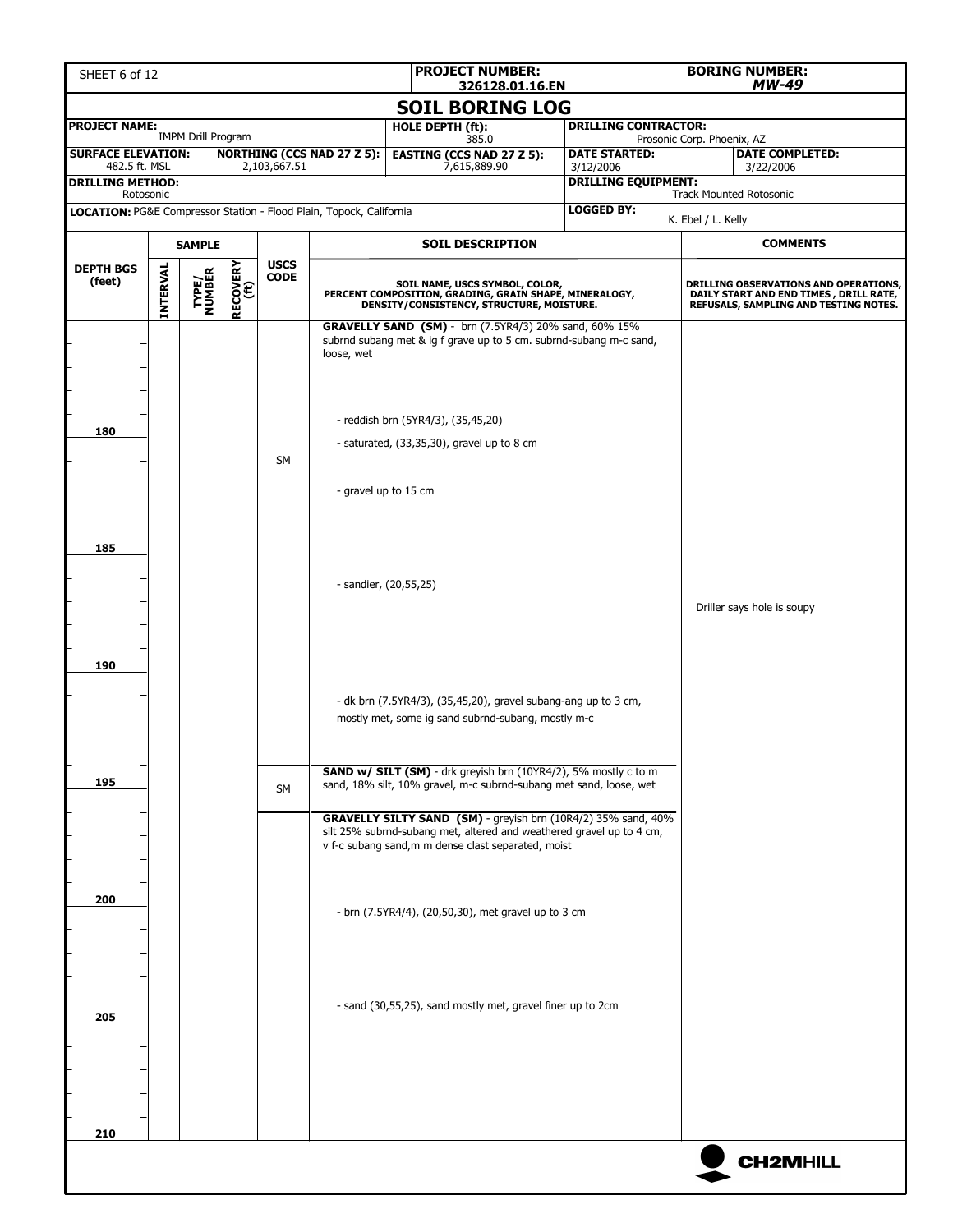| <b>PROJECT NUMBER:</b><br>SHEET 7 of 12<br>326128.01.16.EN                     |                        |                           |                  |                            |                                   |                                                                                                                                                                                                                                                                                                      |                                         |                            | <b>BORING NUMBER:</b><br><b>MW-49</b>                                                                                     |  |  |  |
|--------------------------------------------------------------------------------|------------------------|---------------------------|------------------|----------------------------|-----------------------------------|------------------------------------------------------------------------------------------------------------------------------------------------------------------------------------------------------------------------------------------------------------------------------------------------------|-----------------------------------------|----------------------------|---------------------------------------------------------------------------------------------------------------------------|--|--|--|
|                                                                                | <b>SOIL BORING LOG</b> |                           |                  |                            |                                   |                                                                                                                                                                                                                                                                                                      |                                         |                            |                                                                                                                           |  |  |  |
| <b>PROJECT NAME:</b>                                                           |                        |                           |                  |                            |                                   | <b>HOLE DEPTH (ft):</b>                                                                                                                                                                                                                                                                              | <b>DRILLING CONTRACTOR:</b>             |                            |                                                                                                                           |  |  |  |
| <b>SURFACE ELEVATION:</b>                                                      |                        | <b>IMPM Drill Program</b> |                  |                            | <b>NORTHING (CCS NAD 27 Z 5):</b> | 385.0<br><b>EASTING (CCS NAD 27 Z 5):</b>                                                                                                                                                                                                                                                            | <b>DATE STARTED:</b>                    | Prosonic Corp. Phoenix, AZ | <b>DATE COMPLETED:</b>                                                                                                    |  |  |  |
| 482.5 ft. MSL<br><b>DRILLING METHOD:</b>                                       |                        |                           |                  | 2,103,667.51               |                                   | 7,615,889.90                                                                                                                                                                                                                                                                                         | 3/12/2006<br><b>DRILLING EQUIPMENT:</b> |                            | 3/22/2006                                                                                                                 |  |  |  |
| Rotosonic                                                                      |                        |                           |                  |                            |                                   |                                                                                                                                                                                                                                                                                                      |                                         |                            | <b>Track Mounted Rotosonic</b>                                                                                            |  |  |  |
| <b>LOCATION: PG&amp;E Compressor Station - Flood Plain, Topock, California</b> |                        |                           |                  |                            |                                   |                                                                                                                                                                                                                                                                                                      | <b>LOGGED BY:</b>                       | K. Ebel / L. Kelly         |                                                                                                                           |  |  |  |
|                                                                                |                        | <b>SAMPLE</b>             |                  |                            |                                   | <b>SOIL DESCRIPTION</b>                                                                                                                                                                                                                                                                              |                                         |                            | <b>COMMENTS</b>                                                                                                           |  |  |  |
| <b>DEPTH BGS</b><br>(feet)                                                     | <b>INTERVAL</b>        | <b>TYPE/<br/>NUMBER</b>   | RECOVERY<br>(ft) | <b>USCS</b><br><b>CODE</b> |                                   | SOIL NAME, USCS SYMBOL, COLOR,<br>PERCENT COMPOSITION, GRADING, GRAIN SHAPE, MINERALOGY,<br>DENSITY/CONSISTENCY, STRUCTURE, MOISTURE.                                                                                                                                                                |                                         |                            | DRILLING OBSERVATIONS AND OPERATIONS,<br>DAILY START AND END TIMES , DRILL RATE,<br>REFUSALS, SAMPLING AND TESTING NOTES. |  |  |  |
|                                                                                |                        |                           |                  | <b>SM</b>                  |                                   | GRAVELLY SILTY SAND (SM) - greyish brn (10R4/2) 35% sand, 40%<br>silt 25% subrnd-subang met, altered and weathered gravel up to 4 cm,<br>v f-c subang sand, m m dense clast separated, moist<br>- sand (20,45,35), siltier, gravel up to 5 cm                                                        |                                         |                            |                                                                                                                           |  |  |  |
| 215                                                                            |                        |                           |                  |                            | cm                                | - dk brn (7YR3/4), (25,45,30), subrnd-subang met gravel up to 6                                                                                                                                                                                                                                      |                                         |                            | Stop drilling for the day (03/23/06)                                                                                      |  |  |  |
| 220                                                                            |                        |                           |                  |                            |                                   | - br (7.5YR4/2), (15,70,15), subang gravel up to 2 cm                                                                                                                                                                                                                                                |                                         |                            | Drilling Rate = $1'$ /min                                                                                                 |  |  |  |
| 225                                                                            |                        |                           |                  |                            | 2 cm                              | - dk reddish brn (5YR3/4), (30,40,30), subrnd-subang, gravel up to                                                                                                                                                                                                                                   |                                         |                            |                                                                                                                           |  |  |  |
| 230                                                                            |                        |                           |                  | <b>SP</b>                  |                                   | POORLY GRADED SAND (SP) - reddish brn (5YR4/3), 5% sand, 93%<br>silt 2% gravel wet m subrnd-subang met sand minor gravel to 6<br>GRAVELLY SILTY SAND (SM) - reddish brn (5YR4/4), 30% subrnd<br>to subang ig/met gravel up to 3cm, 45% f to c subrnd to subang sand,<br>25% silt, med density, moist |                                         |                            |                                                                                                                           |  |  |  |
| 235                                                                            |                        |                           |                  |                            |                                   | $-$ (40, 45,15), mostly met                                                                                                                                                                                                                                                                          |                                         |                            | <b>Fast Drilling Rate</b>                                                                                                 |  |  |  |
| 240                                                                            |                        |                           |                  | <b>SM</b>                  |                                   | - (15,55,30), mostly ig<br>- (40,40,20), mixed met, dk reddish brn (5YR3/3), mostly f gravel                                                                                                                                                                                                         |                                         |                            |                                                                                                                           |  |  |  |
| 245                                                                            |                        |                           |                  |                            | up to 6cm                         |                                                                                                                                                                                                                                                                                                      |                                         |                            | <b>CH2MHILL</b>                                                                                                           |  |  |  |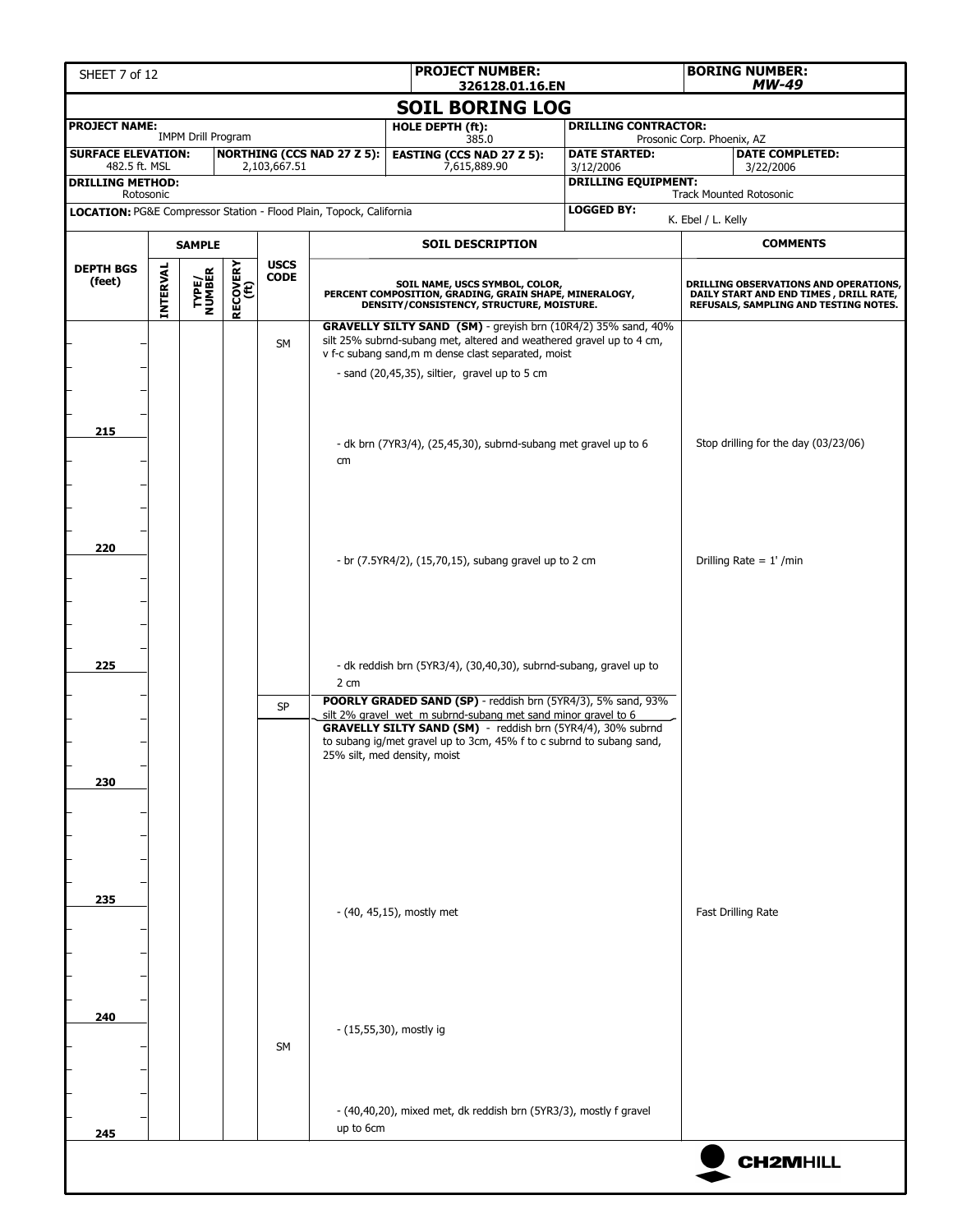| <b>PROJECT NUMBER:</b><br>SHEET 8 of 12<br>326128.01.16.EN |                 |                           |                         |                            |                                                                     |                                                                                                                                                                                                                                                                                                                                                                                                     |  |                                         |                            | <b>BORING NUMBER:</b><br>MW-49                                                                                           |
|------------------------------------------------------------|-----------------|---------------------------|-------------------------|----------------------------|---------------------------------------------------------------------|-----------------------------------------------------------------------------------------------------------------------------------------------------------------------------------------------------------------------------------------------------------------------------------------------------------------------------------------------------------------------------------------------------|--|-----------------------------------------|----------------------------|--------------------------------------------------------------------------------------------------------------------------|
|                                                            |                 |                           |                         |                            |                                                                     | <b>SOIL BORING LOG</b>                                                                                                                                                                                                                                                                                                                                                                              |  |                                         |                            |                                                                                                                          |
| <b>PROJECT NAME:</b>                                       |                 |                           |                         |                            |                                                                     | HOLE DEPTH (ft):                                                                                                                                                                                                                                                                                                                                                                                    |  | <b>DRILLING CONTRACTOR:</b>             |                            |                                                                                                                          |
| <b>SURFACE ELEVATION:</b>                                  |                 | <b>IMPM Drill Program</b> |                         |                            | <b>NORTHING (CCS NAD 27 Z 5):</b>                                   | 385.0<br><b>EASTING (CCS NAD 27 Z 5):</b>                                                                                                                                                                                                                                                                                                                                                           |  | <b>DATE STARTED:</b>                    | Prosonic Corp. Phoenix, AZ | <b>DATE COMPLETED:</b>                                                                                                   |
| 482.5 ft. MSL<br><b>DRILLING METHOD:</b>                   |                 |                           |                         | 2,103,667.51               |                                                                     | 7,615,889.90                                                                                                                                                                                                                                                                                                                                                                                        |  | 3/12/2006<br><b>DRILLING EQUIPMENT:</b> |                            | 3/22/2006                                                                                                                |
| Rotosonic                                                  |                 |                           |                         |                            | LOCATION: PG&E Compressor Station - Flood Plain, Topock, California |                                                                                                                                                                                                                                                                                                                                                                                                     |  | <b>LOGGED BY:</b>                       |                            | <b>Track Mounted Rotosonic</b>                                                                                           |
|                                                            |                 |                           |                         |                            |                                                                     |                                                                                                                                                                                                                                                                                                                                                                                                     |  |                                         | K. Ebel / L. Kelly         |                                                                                                                          |
|                                                            |                 | <b>SAMPLE</b>             |                         |                            |                                                                     | <b>SOIL DESCRIPTION</b>                                                                                                                                                                                                                                                                                                                                                                             |  |                                         |                            | <b>COMMENTS</b>                                                                                                          |
| <b>DEPTH BGS</b><br>(feet)                                 | <b>INTERVAL</b> | <b>TYPE/<br/>NUMBER</b>   | <b>RECOVERY</b><br>(ft) | <b>USCS</b><br><b>CODE</b> |                                                                     | SOIL NAME, USCS SYMBOL, COLOR,<br>PERCENT COMPOSITION, GRADING, GRAIN SHAPE, MINERALOGY,<br>DENSITY/CONSISTENCY, STRUCTURE, MOISTURE.                                                                                                                                                                                                                                                               |  |                                         |                            | DRILLING OBSERVATIONS AND OPERATIONS,<br>DAILY START AND END TIMES, DRILL RATE,<br>REFUSALS, SAMPLING AND TESTING NOTES. |
|                                                            |                 |                           |                         |                            |                                                                     | <b>GRAVELLY SILTY SAND (SM)</b> - reddish brn (5YR4/4), 30% subrnd<br>to subang ig/met gravel up to 3cm, 45% f to c subrnd to subang sand,<br>25% silt, med density, moist                                                                                                                                                                                                                          |  |                                         |                            |                                                                                                                          |
| 250                                                        |                 |                           |                         |                            |                                                                     | - (20,50,30), mostly met, increasing silt, gravel up to 4 cm<br>- (20,85,5), poorly graded, m-c sand, gravel up to 2 cm, loose                                                                                                                                                                                                                                                                      |  |                                         |                            |                                                                                                                          |
| 255                                                        |                 |                           |                         |                            |                                                                     |                                                                                                                                                                                                                                                                                                                                                                                                     |  |                                         |                            |                                                                                                                          |
|                                                            |                 |                           |                         | SW                         |                                                                     | WELL GRADED SAND w/ GRAVEL (GW) - reddish brn 5YR4/4, 30% f<br>ang to subrnd gravel up to 2.5cm, 65% f to c sand, 5% silt, gravel<br>mostly met, minor alteration, mod to very calcareous, saturated                                                                                                                                                                                                |  | Stop drilling for the day (03/24/06)    |                            |                                                                                                                          |
| 260                                                        |                 |                           |                         | GW                         |                                                                     | WELL GRADED GRAVEL w/ SAND (GW) - reddish brn (5YR4/4), 50%<br>ang to subrnd f to c gravel up to 6.5cm, 45% f to c sand, 5% fines,<br>gravel mostly met, some alteration, mod to very calcareous, loose, wet<br>- 65% gravel up to 11cm, 30% sand, 5% fines, mostly met<br>- 55% gravel up to 8cm, 35% sand, 10% fines, clayey in part,<br>locally minor gravel, mostly met, very strong alteration |  |                                         |                            |                                                                                                                          |
| 265                                                        |                 |                           |                         | SM                         |                                                                     | SILTY SAND w/ GRAVEL (SM) - brn (5YR4/4), 30% subang to subrnd<br>t gravel up to 3.5cm, 55% f to c sand, 15% fines, mostly met, very<br>calcareous, loose to poorly consolidated, wet                                                                                                                                                                                                               |  |                                         |                            |                                                                                                                          |
|                                                            |                 |                           |                         | SM                         |                                                                     | <b>SILTY SAND (SM)</b> - reddish brn (5YR4/4), 5% subang to rnd f gravel,<br>80% f to c sand, 15% silt, fines clayey in part, gravel mostly met, very<br>calcareous, loose to poorly consolidated, wet                                                                                                                                                                                              |  |                                         |                            |                                                                                                                          |
| 270                                                        |                 |                           |                         | GM                         | poorly consolidated, wet                                            | SILTY GRAVEL w/ SAND (GM) - reddish brn (5YR4/4), 60% subang<br>to subrnd f gravel up to 2.5cm, 30% f to c sand, 10% fines, mostly<br>met gravel, fines clayey in part, mod calcareous, low plasticity, loose to                                                                                                                                                                                    |  |                                         |                            |                                                                                                                          |
|                                                            |                 |                           |                         | GM                         |                                                                     | SILTY GRAVEL w/ SAND (GM) - dk reddish brn (2.5YR3/3), 65% f to<br>c subang to subrnd gravel up to 7cm, 20% f to c sand, 15% fines,<br>fines clayey in part, gravel mostly met, mod calcareous, low plasticity,<br>loose to poorly consolidated, wet                                                                                                                                                |  |                                         |                            |                                                                                                                          |
| 275                                                        |                 |                           |                         | SW                         |                                                                     | WELL GRADED SAND (SW) - reddish brn (5YR4/4), 10% subrnd to<br>subang f gravel up to 2cm, 85% f to c sand, 5% fines, gravel mostly<br>met, mod calcareous, loose, wet                                                                                                                                                                                                                               |  |                                         |                            |                                                                                                                          |
| 280                                                        |                 |                           |                         | SW                         |                                                                     | SILTY SAND w/ GRAVEL (SW) - reddish brn (5YR4/4), 35% subang<br>to subrnd f to c gravel up to 4cm, 45% f to c sand, 20% fines, fines<br>clayey in part, gravel mostly met, poorly consolidated, wet                                                                                                                                                                                                 |  |                                         |                            |                                                                                                                          |
|                                                            |                 |                           |                         |                            |                                                                     |                                                                                                                                                                                                                                                                                                                                                                                                     |  |                                         |                            | <b>CH2MHILL</b>                                                                                                          |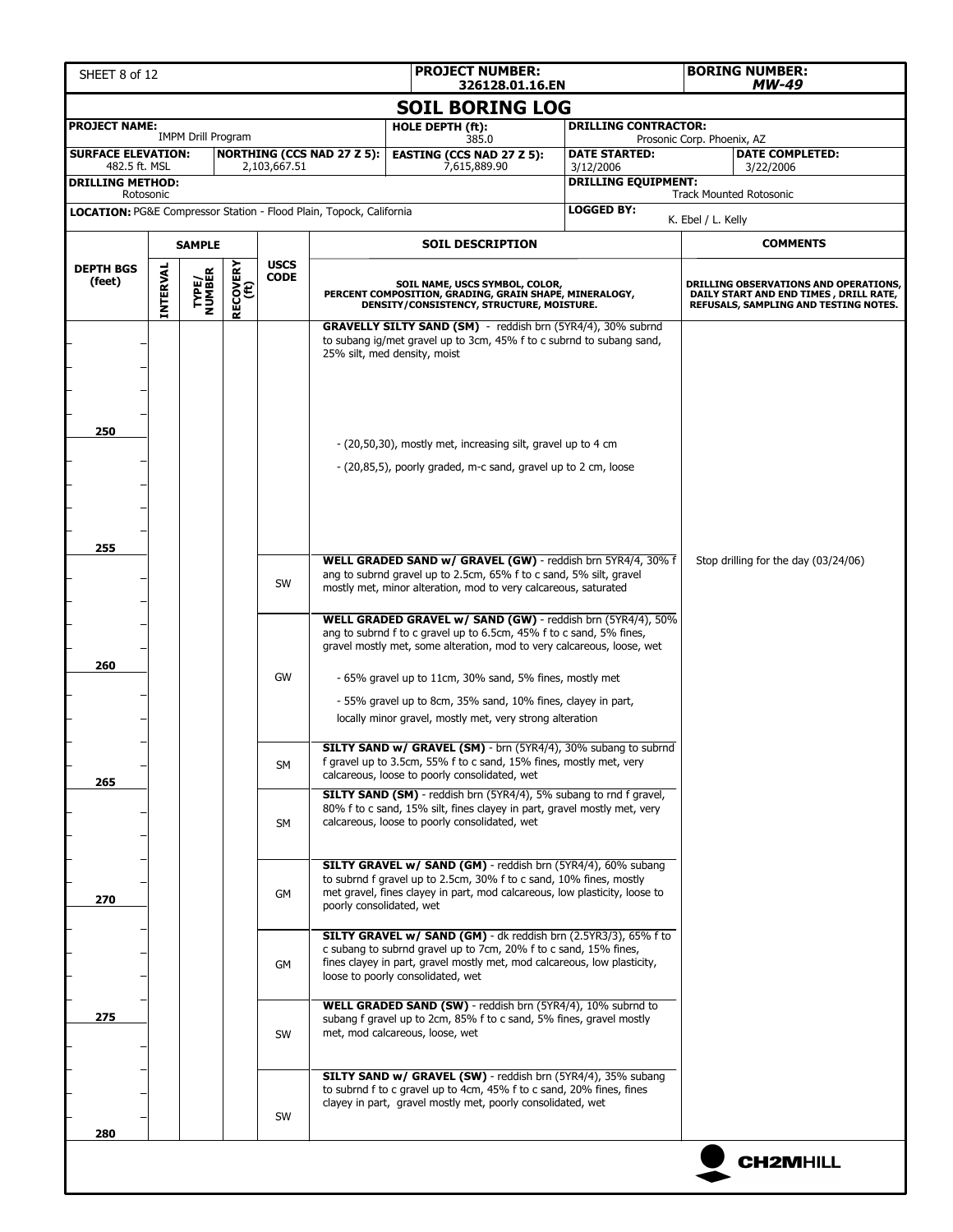| SHEET 9 of 12                                                       |          |                           |                  |                            |                                   | <b>PROJECT NUMBER:</b><br><b>BORING NUMBER:</b><br>MW-49<br>326128.01.16.EN                                                                                                                                                                                   |                                         |                                                                                                                          |  |
|---------------------------------------------------------------------|----------|---------------------------|------------------|----------------------------|-----------------------------------|---------------------------------------------------------------------------------------------------------------------------------------------------------------------------------------------------------------------------------------------------------------|-----------------------------------------|--------------------------------------------------------------------------------------------------------------------------|--|
|                                                                     |          |                           |                  |                            |                                   | <b>SOIL BORING LOG</b>                                                                                                                                                                                                                                        |                                         |                                                                                                                          |  |
| <b>PROJECT NAME:</b>                                                |          |                           |                  |                            |                                   | HOLE DEPTH (ft):                                                                                                                                                                                                                                              | <b>DRILLING CONTRACTOR:</b>             |                                                                                                                          |  |
| <b>SURFACE ELEVATION:</b>                                           |          | <b>IMPM Drill Program</b> |                  |                            | <b>NORTHING (CCS NAD 27 Z 5):</b> | 385.0<br><b>EASTING (CCS NAD 27 Z 5):</b>                                                                                                                                                                                                                     | <b>DATE STARTED:</b>                    | Prosonic Corp. Phoenix, AZ<br><b>DATE COMPLETED:</b>                                                                     |  |
| 482.5 ft. MSL<br><b>DRILLING METHOD:</b>                            |          |                           |                  | 2,103,667.51               |                                   | 7,615,889.90                                                                                                                                                                                                                                                  | 3/12/2006<br><b>DRILLING EQUIPMENT:</b> | 3/22/2006                                                                                                                |  |
| Rotosonic                                                           |          |                           |                  |                            |                                   |                                                                                                                                                                                                                                                               |                                         | <b>Track Mounted Rotosonic</b>                                                                                           |  |
| LOCATION: PG&E Compressor Station - Flood Plain, Topock, California |          |                           |                  |                            |                                   |                                                                                                                                                                                                                                                               | <b>LOGGED BY:</b>                       | K. Ebel / L. Kelly                                                                                                       |  |
|                                                                     |          | <b>SAMPLE</b>             |                  |                            |                                   | <b>SOIL DESCRIPTION</b>                                                                                                                                                                                                                                       |                                         | <b>COMMENTS</b>                                                                                                          |  |
| <b>DEPTH BGS</b><br>(feet)                                          | INTERVAL | TYPE/<br>NUMBER           | RECOVERY<br>(ft) | <b>USCS</b><br><b>CODE</b> |                                   | SOIL NAME, USCS SYMBOL, COLOR,<br>PERCENT COMPOSITION, GRADING, GRAIN SHAPE, MINERALOGY,<br>DENSITY/CONSISTENCY, STRUCTURE, MOISTURE.                                                                                                                         |                                         | DRILLING OBSERVATIONS AND OPERATIONS,<br>DAILY START AND END TIMES, DRILL RATE,<br>REFUSALS, SAMPLING AND TESTING NOTES. |  |
|                                                                     |          |                           |                  | CL.                        |                                   | CLAY w/ SAND (CL) - reddish brn (2.5YR4/3), 10% f subang to<br>subrnd gravel up to 2cm, 20% sand, 70% fines, low hardness, m<br>plastic fines, mostly clay, moderately consolidated, wet<br>CLAYEY GRAVEL w/ SAND (GL) - reddish brn (2.5YR4/3), 40% f to c   |                                         |                                                                                                                          |  |
| 285                                                                 |          |                           |                  | GC                         |                                   | subang to subrnd gravel up to 6cm, 35% f to c sand, 25% fines, gravel<br>is mostly met, mod plasticity, mod to well consolidated, wet                                                                                                                         |                                         |                                                                                                                          |  |
| 290                                                                 |          |                           |                  | ML                         | wet                               | <b>SANDY SILT w/ GRAVEL (ML)</b> - dk reddish brn (2.5YR3/3), 30%<br>subang to subrnd gravel up to 2.5cm, 25% sand, 45% fines, very<br>calcareous, non to low plasticity, mod to well consolidated, moist to                                                  |                                         | Stop drilling for the day (03/25/06)                                                                                     |  |
| 295                                                                 |          |                           |                  | <b>SM</b>                  |                                   | SILTY SAND w/ GRAVEL (SM) - reddish brn (5YR4/3), 40% subang<br>to subrnd f to c gravel up to 4cm, 45% f to c sand, 15% fines, non to<br>low plasticity, mostly met, very calcareous, increased fines locally,<br>mod consolidated, moist to wet              |                                         | Slow Drilling Rate = $0.5'$ to $0.75'$ /min                                                                              |  |
|                                                                     |          |                           |                  | SW                         |                                   | <b>SAND w/ GRAVEL (SW)</b> - reddish brn (2.5YR4/3), 35% subang to<br>subrnd f gravel up to 1.5cm, 60% f to c sand, 5% fines, gravel mostly<br>met, poorly consolidated, wet                                                                                  |                                         |                                                                                                                          |  |
| 300                                                                 |          |                           |                  | GW                         | to mod consolidated, wet          | SILTY SAND w/ GRAVEL (GW) - reddish brn (5YR4/4), 45% subang<br>to subrnd f to c gravel up to 7.5cm, 40% f to c sand, 15% fines,<br>mostly silt fines, mostly met gravel, very calcareous, low plasticity, porr                                               |                                         |                                                                                                                          |  |
| 305                                                                 |          |                           |                  | SW/SM                      |                                   | SILTY SAND w/ GRAVEL (SW/SM) - reddish brn (2.5YR4/4), 40%<br>subang to subrnd f to c gravel up to 2.5cm, 50% f to c sand, 10%<br>fines, fines clayey in part, gravel mostly met, poorly consolidated, wet                                                    |                                         | Drilling Rate = $2'$ /min                                                                                                |  |
|                                                                     |          |                           |                  | GM                         |                                   | SILTY GRAVEL w/ SAND (GM) - dr reddish brn (2.5YR4/3), 45%<br>subang to subrnd f to c gravel up to 3cm, 40% f to c sand, 15% fines,<br>gravel is mostly met, mod calcareous                                                                                   |                                         |                                                                                                                          |  |
| 310                                                                 |          |                           |                  | SW                         | gravel is mostly met              | WELL GRADED SAND w/ GRAVEL (SW) - dk reddish brn (2.5YR4/3),<br>40% subang to subrnd f gravel up to 2.5cm, 55% f to c sand, 5%<br>fines, gravel mostly met, fines clayey in part, loose, wet<br>- 45% subang to subrnd gravel up to 5cm, 40% sand, 15% fines, |                                         |                                                                                                                          |  |
| 315                                                                 |          |                           |                  | GM                         | consolidated                      | SILTY GRAVEL w/ SAND (GM) - dr reddish brn (2.5YR3/4), 50%<br>subang to ang f to c gravel up to 5.5cm, 35% f to c sand, 15% fines,<br>gravel is mostly met, fines are clayey in part, mod calcareous, poorly                                                  |                                         |                                                                                                                          |  |
|                                                                     |          |                           |                  |                            |                                   |                                                                                                                                                                                                                                                               |                                         | <b>CH2MHILL</b>                                                                                                          |  |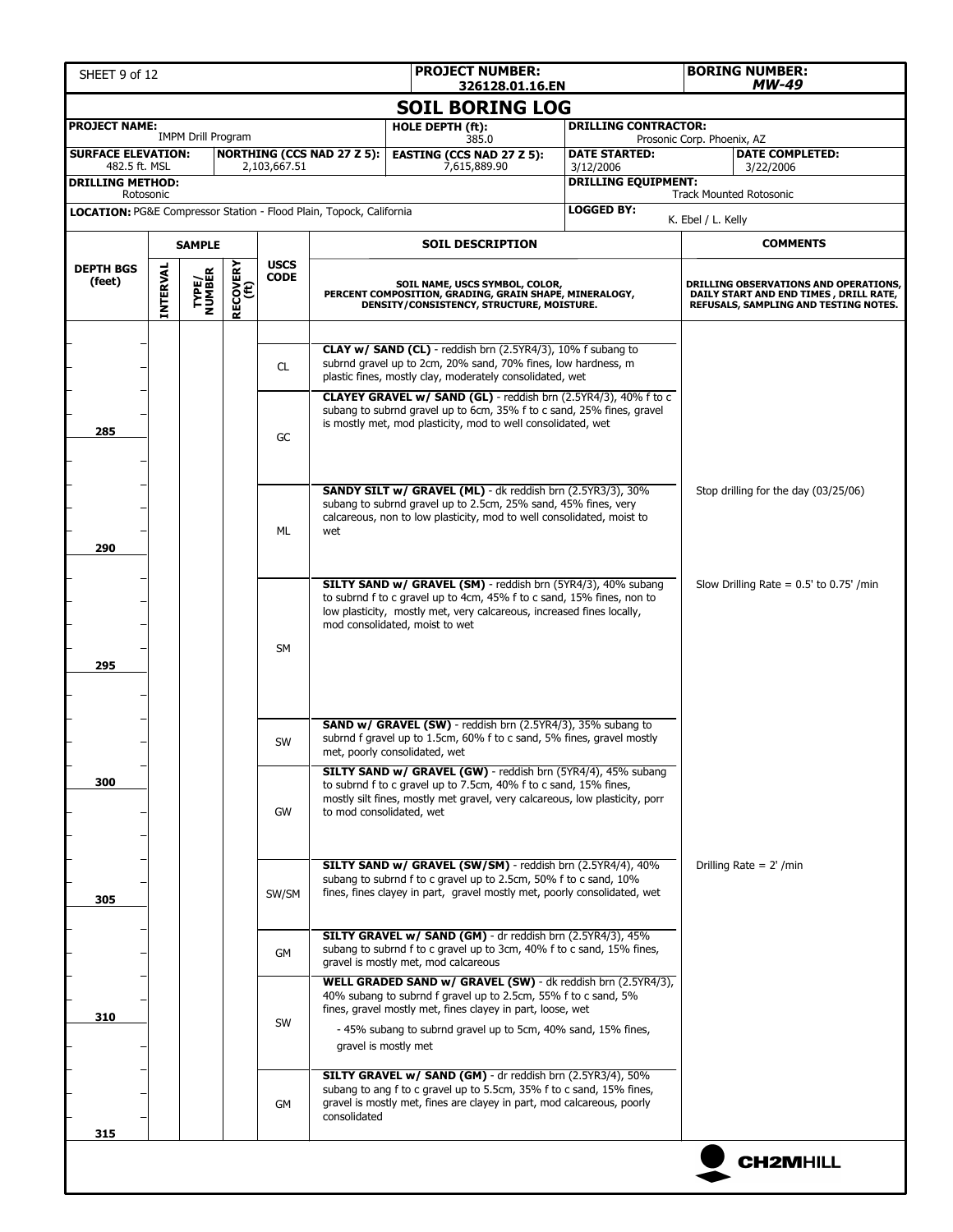| <b>PROJECT NUMBER:</b><br>SHEET 10 of 12<br>326128.01.16.EN |                 |                           |                  |                            |                                                                     |                                                                                                                                                                                                                                                               |                                         | <b>BORING NUMBER:</b><br>MW-49                                                                                           |
|-------------------------------------------------------------|-----------------|---------------------------|------------------|----------------------------|---------------------------------------------------------------------|---------------------------------------------------------------------------------------------------------------------------------------------------------------------------------------------------------------------------------------------------------------|-----------------------------------------|--------------------------------------------------------------------------------------------------------------------------|
|                                                             |                 |                           |                  |                            |                                                                     | <b>SOIL BORING LOG</b>                                                                                                                                                                                                                                        |                                         |                                                                                                                          |
| <b>PROJECT NAME:</b>                                        |                 |                           |                  |                            |                                                                     | HOLE DEPTH (ft):                                                                                                                                                                                                                                              | <b>DRILLING CONTRACTOR:</b>             |                                                                                                                          |
| <b>SURFACE ELEVATION:</b>                                   |                 | <b>IMPM Drill Program</b> |                  |                            | <b>NORTHING (CCS NAD 27 Z 5):</b>                                   | 385.0<br><b>EASTING (CCS NAD 27 Z 5):</b>                                                                                                                                                                                                                     | <b>DATE STARTED:</b>                    | Prosonic Corp. Phoenix, AZ<br><b>DATE COMPLETED:</b>                                                                     |
| 482.5 ft. MSL<br><b>DRILLING METHOD:</b>                    |                 |                           |                  | 2,103,667.51               |                                                                     | 7,615,889.90                                                                                                                                                                                                                                                  | 3/12/2006<br><b>DRILLING EQUIPMENT:</b> | 3/22/2006                                                                                                                |
| Rotosonic                                                   |                 |                           |                  |                            |                                                                     |                                                                                                                                                                                                                                                               |                                         | <b>Track Mounted Rotosonic</b>                                                                                           |
|                                                             |                 |                           |                  |                            | LOCATION: PG&E Compressor Station - Flood Plain, Topock, California |                                                                                                                                                                                                                                                               | <b>LOGGED BY:</b>                       | K. Ebel / L. Kelly                                                                                                       |
|                                                             |                 | <b>SAMPLE</b>             |                  |                            |                                                                     | <b>SOIL DESCRIPTION</b>                                                                                                                                                                                                                                       |                                         | <b>COMMENTS</b>                                                                                                          |
| <b>DEPTH BGS</b><br>(feet)                                  | <b>INTERVAL</b> | <b>TYPE/<br/>NUMBER</b>   | RECOVERY<br>(ft) | <b>USCS</b><br><b>CODE</b> |                                                                     | SOIL NAME, USCS SYMBOL, COLOR,<br>PERCENT COMPOSITION, GRADING, GRAIN SHAPE, MINERALOGY,<br>DENSITY/CONSISTENCY, STRUCTURE, MOISTURE.                                                                                                                         |                                         | DRILLING OBSERVATIONS AND OPERATIONS,<br>DAILY START AND END TIMES, DRILL RATE,<br>REFUSALS, SAMPLING AND TESTING NOTES. |
|                                                             |                 |                           |                  | SW                         |                                                                     | WELL GRADED SAND w/ GRAVEL (SW) - dk reddish brn (5YR4/3),<br>subang to subrnd f gravel up to 6cm, f to c sand, fines, gravel mostly<br>met, mod calcareous, loose, wet                                                                                       |                                         | Very Slow Drilling Rate = $0.25'$ to 0.4'<br>/min                                                                        |
| 320                                                         |                 |                           |                  | <b>SW</b>                  |                                                                     | SILTY SAND w/ GRAVEL (SM) - reddish brn (5YR4/4), 30% subang<br>to subrnd f to c gravel up to 12cm, 50% f to c sand, 20% fines, non to<br>low plasticity, mostly met gravel, mod calcareous, stong chloritic<br>alteration, loose to poorly consolidated, wet |                                         |                                                                                                                          |
| 325                                                         |                 |                           |                  | GW                         | consolidated, wet                                                   | SILTY GRAVEL w/ SAND (GM) - reddish brn (5YR4/3), 50% subang<br>to subrnd f to c gravel up to 6cm, 35% f to c sand, 15% fines, mostly<br>silt fines, gravel is mostly met, very calcareous, poor to mod                                                       |                                         |                                                                                                                          |
|                                                             |                 |                           |                  | <b>SC</b>                  |                                                                     | CLAYEY SAND w/ GRAVEL (SC) - reddish brn (5YR4/4), 30% subrnd<br>to subang f gravel up to 4cm, 40% f to c sand, 30% fines, mostly clay<br>fines, mod plastic, mod consolidated, moist                                                                         |                                         | Stop drilling for the day (03/26/06)<br>Very Slow Drilling Rate = $0.25'$ to 0.4'<br>/min                                |
| 330                                                         |                 |                           |                  | SW                         |                                                                     | WELL GRADED SAND w/ GRAVEL (SW) - dk brn (7.5YR3/4), 25%<br>subrnd f to c gravel up to 5cm, 70% f to c sand, 5% fines, loose, wet                                                                                                                             |                                         |                                                                                                                          |
|                                                             |                 |                           |                  | GW                         |                                                                     | WELL GRADED GRAVEL w/ SAND (GW) - brn (7.5YR4/3), 55%<br>subrnd to subang f to c gravel up to 5cm, 40% m to c sand, 5% fines,<br>gravel is mostly met, loose, wet                                                                                             |                                         |                                                                                                                          |
| 335                                                         |                 |                           |                  | <b>SM</b>                  | consolidated, wet                                                   | <b>SILTY SAND w/ GRAVEL (SM)</b> - reddish brn (5YR4/4), 20% subang<br>to subrnd f to c gravel up to 4cm, 60% f to c sand, 20% fines, non to<br>low plasticity, mostly met gravel, mod calcareous, poor to mod                                                |                                         |                                                                                                                          |
| 340                                                         |                 |                           |                  |                            |                                                                     | WELL GRADED GRAVEL w/ SAND (GW) - dk brn (5YR3/4), 60% ang f<br>to c gravel up to 6cm, 35% f to c sand, 5% fines, gravel mostly met,<br>slightly calcareous, loose, wet                                                                                       |                                         | Very Slow Drilling Rate = $0.2'$ to $0.4'$<br>/min                                                                       |
|                                                             |                 |                           |                  | GW                         |                                                                     | - locally grades into 1' beds of silty gravel with sand (GM), 60%<br>gravel, 25% sand, 15% fines                                                                                                                                                              |                                         |                                                                                                                          |
| 345                                                         |                 |                           |                  |                            | gravel mostly met                                                   | - 60% subang to subrnd gravel up to 4.5cm, 35% sand, 5% fines,                                                                                                                                                                                                |                                         |                                                                                                                          |
|                                                             |                 |                           |                  |                            |                                                                     | WELL GRADED SAND W/GRAVEL (GW) - reddish brn 5YR4/3, 75%<br>gravel 15% sand 10% silt f-c subang gravel up to 15 cm, mostly met,<br>few conglomerate clasts, well graded subang-subrnd met sand (f-c)<br>mm unconsolidated, saturated                          |                                         | Drilling Rate = $0.3'$ /min, no recovery<br>first pass, second pass only 4' recovery,<br>slough had sand & gravel        |
| 350                                                         |                 |                           |                  |                            |                                                                     |                                                                                                                                                                                                                                                               |                                         | <b>CH2MHILL</b>                                                                                                          |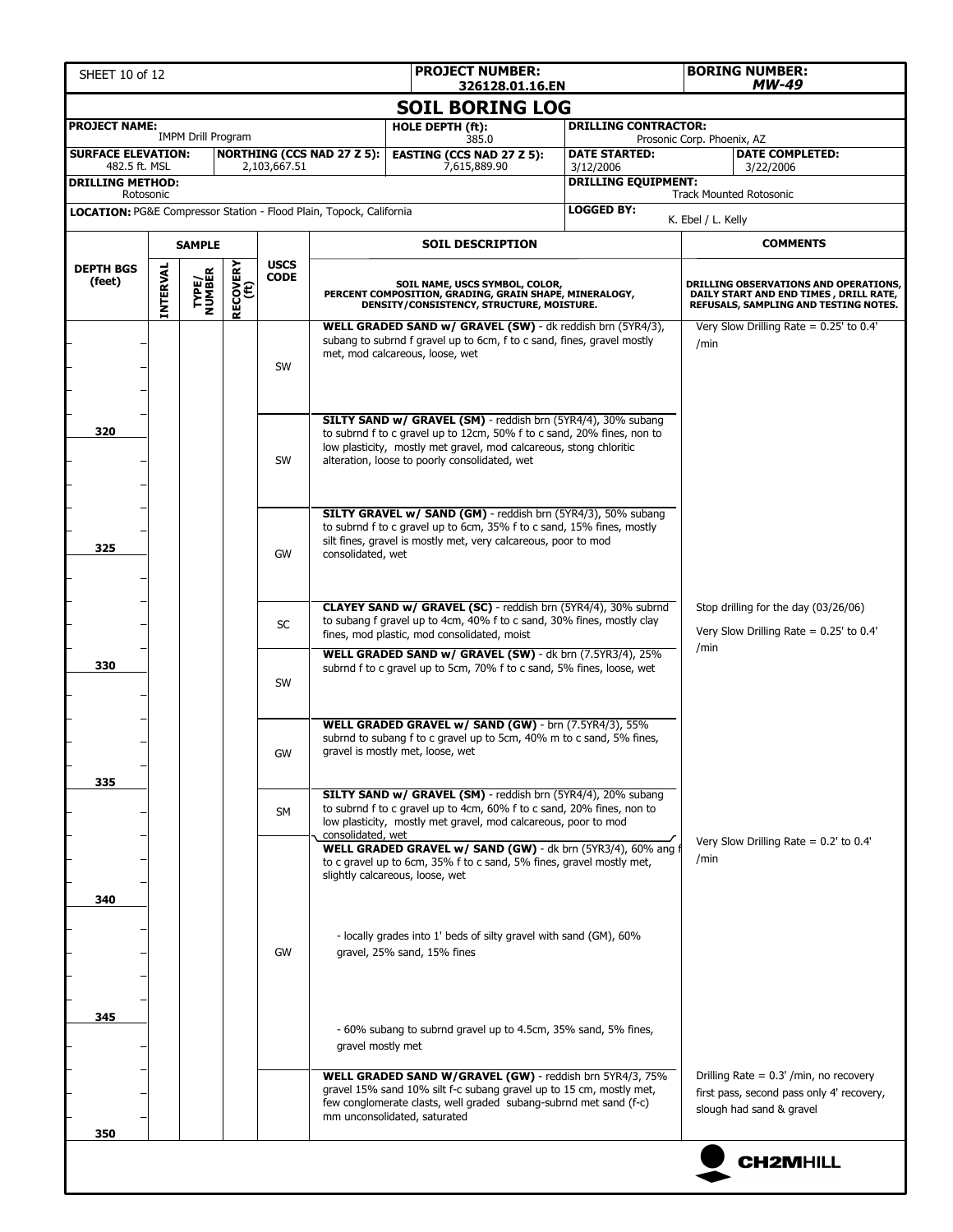| <b>PROJECT NUMBER:</b><br>SHEET 11 of 12<br>326128.01.16.EN         |                 |                           |                  |                            |                                   |                                                                                                                                                                                                                                                                                           |                                         | <b>BORING NUMBER:</b><br><b>MW-49</b>                                                                                     |
|---------------------------------------------------------------------|-----------------|---------------------------|------------------|----------------------------|-----------------------------------|-------------------------------------------------------------------------------------------------------------------------------------------------------------------------------------------------------------------------------------------------------------------------------------------|-----------------------------------------|---------------------------------------------------------------------------------------------------------------------------|
|                                                                     |                 |                           |                  |                            |                                   | <b>SOIL BORING LOG</b>                                                                                                                                                                                                                                                                    |                                         |                                                                                                                           |
| <b>PROJECT NAME:</b>                                                |                 |                           |                  |                            |                                   | <b>HOLE DEPTH (ft):</b>                                                                                                                                                                                                                                                                   | <b>DRILLING CONTRACTOR:</b>             |                                                                                                                           |
| <b>SURFACE ELEVATION:</b>                                           |                 | <b>IMPM Drill Program</b> |                  |                            | <b>NORTHING (CCS NAD 27 Z 5):</b> | 385.0<br><b>EASTING (CCS NAD 27 Z 5):</b>                                                                                                                                                                                                                                                 | <b>DATE STARTED:</b>                    | Prosonic Corp. Phoenix, AZ<br><b>DATE COMPLETED:</b>                                                                      |
| 482.5 ft. MSL<br><b>DRILLING METHOD:</b>                            |                 |                           |                  | 2,103,667.51               |                                   | 7,615,889.90                                                                                                                                                                                                                                                                              | 3/12/2006<br><b>DRILLING EQUIPMENT:</b> | 3/22/2006                                                                                                                 |
| Rotosonic                                                           |                 |                           |                  |                            |                                   |                                                                                                                                                                                                                                                                                           |                                         | <b>Track Mounted Rotosonic</b>                                                                                            |
| LOCATION: PG&E Compressor Station - Flood Plain, Topock, California |                 |                           |                  |                            |                                   |                                                                                                                                                                                                                                                                                           | <b>LOGGED BY:</b>                       | K. Ebel / L. Kelly                                                                                                        |
|                                                                     |                 | <b>SAMPLE</b>             |                  |                            |                                   | <b>SOIL DESCRIPTION</b>                                                                                                                                                                                                                                                                   |                                         | <b>COMMENTS</b>                                                                                                           |
| <b>DEPTH BGS</b><br>(feet)                                          | <b>INTERVAL</b> | <b>TYPE/<br/>NUMBER</b>   | RECOVERY<br>(ft) | <b>USCS</b><br><b>CODE</b> |                                   | SOIL NAME, USCS SYMBOL, COLOR,<br>PERCENT COMPOSITION, GRADING, GRAIN SHAPE, MINERALOGY,<br>DENSITY/CONSISTENCY, STRUCTURE, MOISTURE.                                                                                                                                                     |                                         | DRILLING OBSERVATIONS AND OPERATIONS,<br>DAILY START AND END TIMES , DRILL RATE,<br>REFUSALS, SAMPLING AND TESTING NOTES. |
| 355                                                                 |                 |                           |                  | GW                         |                                   | WELL GRADED SAND W/GRAVEL (GW) - reddish brn 5YR4/3, 75%<br>gravel 15% sand 10% silt f-c subang gravel up to 15 cm, mostly met,<br>few conglomerate clasts, well graded subang-subrnd met sand (f-c)<br>mm unconsolidated, saturated<br>- avg. clast size is 2 cm                         |                                         |                                                                                                                           |
| 360                                                                 |                 |                           |                  |                            |                                   | - grades coarser with depth<br>- avg. clast size is 6 cm                                                                                                                                                                                                                                  |                                         | Harder Drilling Rate = $0.5"$ /min                                                                                        |
| 365                                                                 |                 |                           |                  |                            |                                   | - avg. clast size 710 cm                                                                                                                                                                                                                                                                  |                                         | Drilling Rate $\sim 1'$ /min                                                                                              |
| 370                                                                 |                 |                           |                  | ML                         |                                   | SILT WITH GRAVEL (ML) - reddish brn (5YR4/4), 15% sand, 20%<br>silt, 65% gravel, gravel up to 2 cm, met, subang silt contains<br>weathered met gravel and v/sand lenses, moderatly consolidated,<br>moist, some fine laminations<br>- reddish brn (5YR4/4 (75,15,10) sand subang mostly c |                                         |                                                                                                                           |
| 375                                                                 |                 |                           |                  |                            |                                   |                                                                                                                                                                                                                                                                                           |                                         |                                                                                                                           |
| 380                                                                 |                 |                           |                  | NR.                        | <b>NO RECOVERY</b>                |                                                                                                                                                                                                                                                                                           |                                         | Drilling Rate = $0.1'$ /min                                                                                               |
| 385                                                                 |                 |                           |                  |                            |                                   | Boring Terminated at 384 ft                                                                                                                                                                                                                                                               |                                         |                                                                                                                           |
|                                                                     |                 |                           |                  |                            |                                   |                                                                                                                                                                                                                                                                                           |                                         | <b>CH2MHILL</b>                                                                                                           |